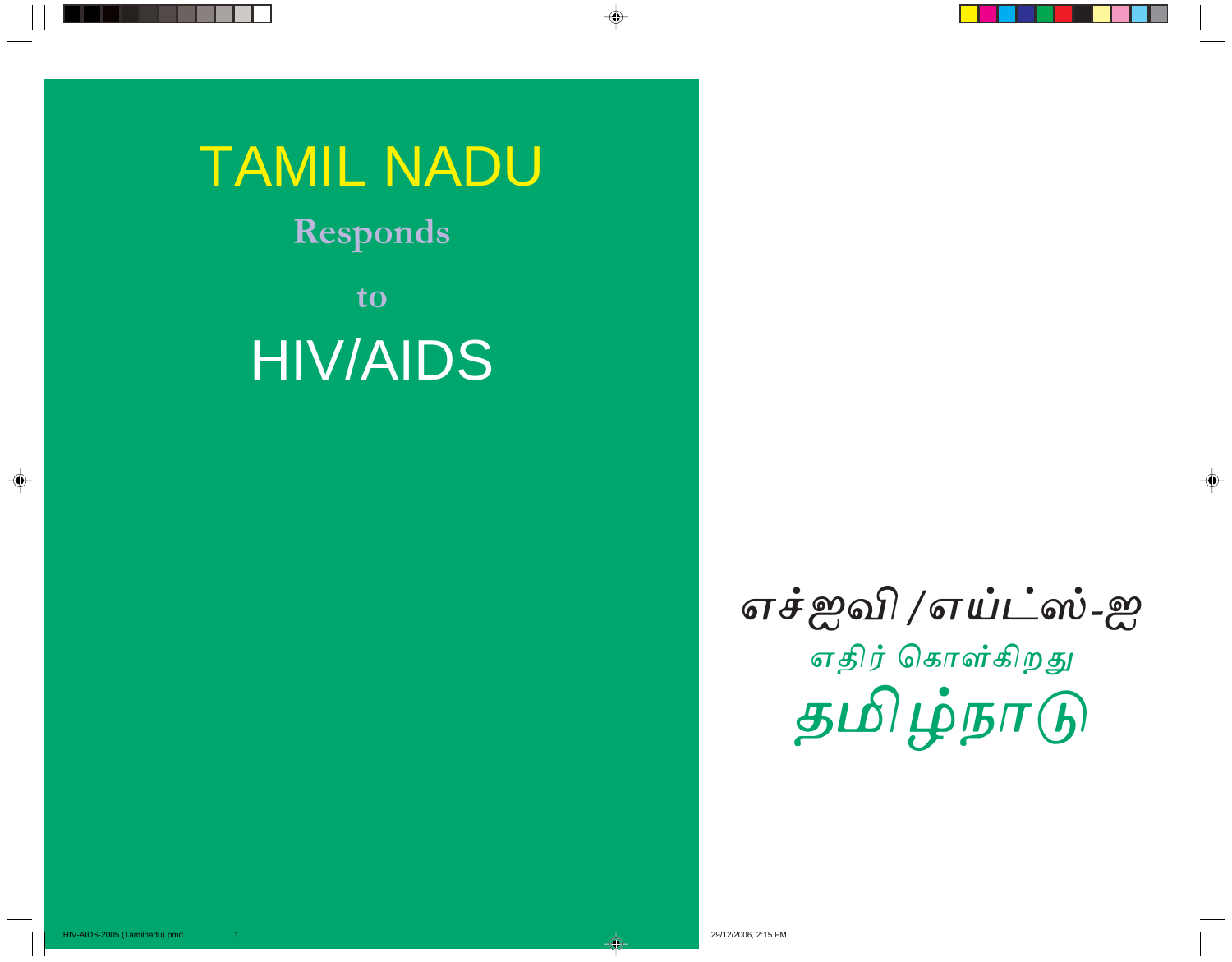# **TABLE OF CONTENTS**

| Commercial Sex Work in Urban Tamil Nadu  12 |  |
|---------------------------------------------|--|
| High-risk Behaviour in Urban Tamil Nadu 15  |  |
|                                             |  |
|                                             |  |
|                                             |  |
|                                             |  |
|                                             |  |
|                                             |  |
|                                             |  |
|                                             |  |
|                                             |  |

| எச்ஐவி / எய்ட்ஸ் பற்றி புரிந்துணர்வை அதிகரித்தல்  11   |
|--------------------------------------------------------|
| தமிழ்நாட்டின் நகர்ப்புறங்களில் வணிக பாலியல் தொழில்  12 |
| தமிழ்நாட்டின் நகர்ப்புறங்களில் அதிக அபாயக்கூறு         |
| தமிழ்நாட்டின் கிராமப்புறங்களில் எச்ஐவி /எய்ட்ஸ்  17    |
|                                                        |
| தடுப்புத் திட்ட முறைகள் - ஏபிஏசி /விஎச்எஸ்  22         |
|                                                        |
| தடுப்புத் திட்ட முறைகள் - பிஎஸ்ஐ/எஃப்எச்ஐ  24          |
|                                                        |
|                                                        |
|                                                        |
|                                                        |

 $\begin{picture}(20,5) \put(0,0){\line(1,0){10}} \put(15,0){\line(1,0){10}} \put(15,0){\line(1,0){10}} \put(15,0){\line(1,0){10}} \put(15,0){\line(1,0){10}} \put(15,0){\line(1,0){10}} \put(15,0){\line(1,0){10}} \put(15,0){\line(1,0){10}} \put(15,0){\line(1,0){10}} \put(15,0){\line(1,0){10}} \put(15,0){\line(1,0){10}} \put(15,0){\line(1,$ 

டொருளடக்கம்

 $\Rightarrow$ 

 $\spadesuit$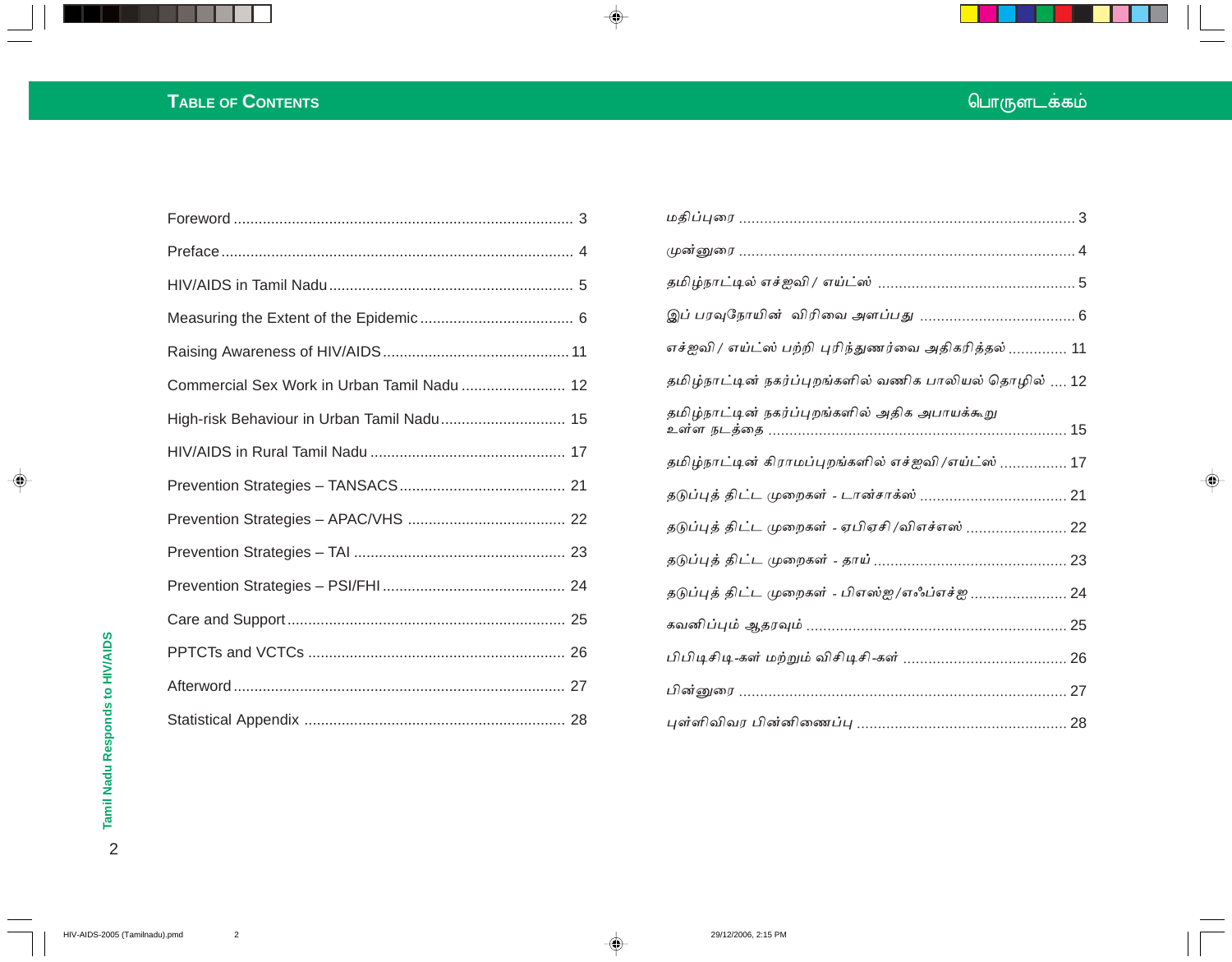## **F**OREWORD படம்பட்ட படம்பட்ட படம்பட்ட படம்பட்ட படம்பட்ட படம்பட்ட படம்பட்ட படம்பட்ட படம்பட்ட படம்பட்ட மதி







**FOREWORD** 

CHENNAI - 600 009 Date 1.12.2005

**SECRETARIAT** 

தளவாய் சுந்தரம் 15. மக்கள் நல்வாழ்வுத் துறை அமைச்சர்



குலைமைச் செயலகம் சென்னை - 600 009

 $1.12,2005$ 

மதிப்புரை

While Tamil Nadu remains one of the high prevalence HIV/AIDS states of India, it has also been a pioneer in implementing programmes to combat this insidious disease. As a result, awareness of the threat has risen dramatically and statewide prevalence of HIV/AIDS now appears to be on the decline.

It is significant to note that the state now provides care and support for persons living with HIV/AIDS. Caring for those who have contracted the disease and the elimination of the unjustified stigma against them are key components of the state's programme  $-$  every bit as important as prevention itself.

I hope that this chartbook will prove to be a useful tool in the campaign against HIV/AIDS in Tamil Nadu. I congratulate the Population Foundation of India, New Delhi, the Tamil Nadu State AIDS Control Society, and the Population Reference Bureau, U.S.A. for their endeavours and wish the chart book every success.



இந்தியாவில் எச்.ஐ.வி./எய்ட்ஸ் அதிகம் பரவியுள்ள மாநிலங்களில் ஒன்றாகத் தமிழ்நாடு இருப்பினும், பரவுவது தெரியாமல் பல்கிப் பெருகி தீங்கிழைக்கும் இந்த உள்ளது. எச்.ஐ.வி./எய்ட்ஸை எதிா்த்து, அகற்றும் நல்ல பல திட்டங்களை செயல்படுத்தி வருவதிலும் தமிழ்நாடு முன்னணியில் இருக்கிறது. அரசின் பல்வேறு சீரிய நடவடிக்கைகளினாலும், சிறந்த பல திட்டங்களாலும் எச்.ஐ.வி./எய்ட்ஸ் பற்றிய தெளிவான விழிப்புணாவு நமது மாநிலத்தில் அதிகரித்துள்ளது. இதன் விளைவாக இந்நோய் பரவுவதும் பெருமளவு கட்டுக்குள் கொண்டு வரப்பட்டுள்ளது.

எச்.ஐ.வி./எய்ட்ஸுடன் வாழும் மக்களுக்கு தமிழ்நாடு அரசு தகுந்த கவனிப்பும், ஆதரவும் எச்.ஐ.வி. தொற்றுக்கு ஆளானவா்களைப் பாிவுடன் கவனித்து அளித்து வருகிறது. அரவணைப்பதுடன் அவா்களை சமுதாயத்திலிருந்து ஒதுக்கி வைப்பதைத் தடுக்கவும், அவாகளைப் பற்றிய தவறான எண்ணங்களைக் களையவும் தமிழக அரசு முழு வீச்சுடன் தன் தடுப்பு நடவடிக்கைகளில் முக்கியத்துவம் அளித்துள்ளது. இத்தகைய நடவடிக்கைகள் எச்.ஐ.வி. தடுப்பு முயற்சிகளுக்கு இணையாக முக்கியத்துவம் வாய்ந்தவை.

எச்.ஐ.வி./எய்ட்ஸை எதிர்க்கும் செயல் திட்டங்களுக்கு இந்த பாடபுத்தகம் ஒரு பயனுள்ள உந்துதலாக உதவும் என்பது என் நம்பிக்கை. பாப்புலேஷன் ஃபவுண்டேஷன் ஆஃப் இந்தியா – புது டெல்லி, தமிழ்நாடு மாநில எய்ட்ஸ் கட்டுப்பாடு சங்கம், பாப்புலேஷன் ரெஃபரவ்ஸ் ப்யூரோ — யு.எஸ்.ஏ. இவர்களின் இணைந்த முயற்சிக்கு என் பாராட்டுதல்கள். இந்தப் பாடபுத்தகம் நல்ல முறையில் பயனுற எனது வாழ்த்துக்கள்.

(ந. தளவாழ்⁄ சுந்தரம்)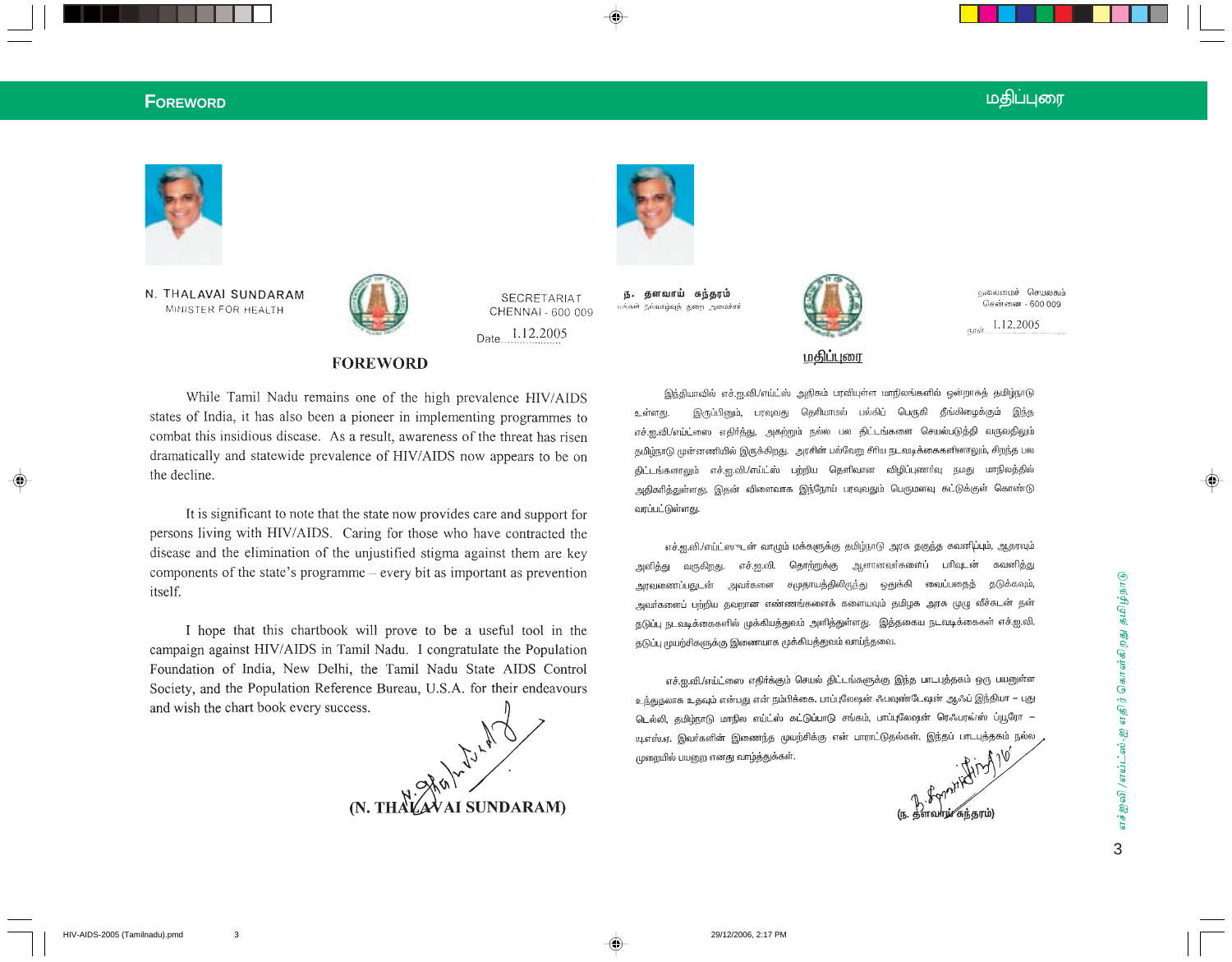#### **PREFACE**

Tamil Nadu Responds to HIV/AIDS is intended to inform a wide audience on the situation of HIV/AIDS in the state and the state's efforts to prevent the spread of the epidemic. Prepared in both Tamil and English, the chartbook describes many aspects of HIV/AIDS.

The risk of HIV is not confined to those with high-risk behaviour, but often moves into the general population. Tamil Nadu was the first state to respond with a series of effective programmes in India. The programmes were designed to increase awareness of HIV/AIDS, promote safe sex, and provide care and support to infected persons. As a result of these efforts, HIV/AIDS prevalence appears to have declined in the state. But past success must be met with renewed effort to eliminate this devastating disease from society.

We hope that this chartbook will serve multiple purposes - to describe the current situation of HIV/AIDS in Tamil Nadu and to suggest directions for further steps to combat the disease.

A. R. Nanda

**Executive Director** 

Population Foundation of India

மாநிலத்தில் எச்ஜவி /எய்ட்ஸ் நிலைமை பற்றியும் இப் பரவுநோய் விரிவடைவதைத் தடுக்க அரசு மேற்கொள்ளும் முயற்சிகள் பற்றியும் 'எச்ஐவி /எய்ட்ஸ்-ஐ எதிர் கொள்கிறது தமிழ்நாடு' எனும் இப்புத்தகம் பலதரப்பட்ட வாசகர்களுக்குத் தகவல் தருகிறது. ஆங்கிலம் மற்றும் தமிழில் தயாரிக்கப்பட்ட இப் படப் புத்தகம் எச்ஐவி /எய்ட்ஸ் குறித்த பல .<br>அம்சங்களை விவரிக்கிறது.

அதிக அபாயக்கூறு நடவடிக்கை கொண்டவர்கள் இடையேதான் எச்ஐவி தொற்றின் அபாயம் அடங்கி இருக்கும் என்றில்லாமல், பொது மக்களிடையே அது பல சமயம் பரவுகிறது. பாரதத்தில் தொடர்ச்சியான பயனுள்ள திட்டங்களுடன் அதனை எதிர்கொண்ட முதல் மாநிலம் தமிழ்நாடு ஆகும். எச்ஜவி /எய்ட்ஸ் பற்றிய விழிப்புணர்வை அதிகரிக்கும் வகையிலும், பாதுகாப்பான உடலுறவை மேற்கொள்ள உதவும் வகையிலும், நோயுற்றோருக்குக் கவனிப்பும் ஆதரவும் வழங்கும் வகையிலும் இத்திட்டங்கள் அமைக்கப் பட்டன. இம்முயற்சிகளின் விளைவாக, மாநிலத்தில் எச்ஐவி /எய்ட்ஸ்-இன் விரிவு குறைந்துள்ளதாகத் தோன்றுகிறது. ஆயினும் கடந்த காலத்தின் வெற்றிக்கும் மேலாக, நாசம் விளைவிக்கும் இந்நோயை சமுகத்திலிருந்து அகற்றிட, புதிய முயற்சிகளை விடாமல் மேற்கொள்ள வேண்டும்

தமிழ்நாட்டில் தற்போதைய எச்ஐவி /எய்ட்ஸ் நிலைமையை விவரித்தல் மற்றும் இந்நோயை எதிர்த்து மேலும் எடுக்க வேண்டிய நடவடிக்கைகளுக்கு வழிகாட்டல் என்றவாறு பல்வேறு பயன்களுக்கு இப் படப் புத்தகம் உதவும் என்பதே எங்கள் நம்பிக்கை,

டிசம்பர் 2005

ஏ ஆர் நந்தா செயலாற்றும் இயக்குனர் பாபுலேஷன் ஃபௌண்டேஷன் ஆஃப் இண்டியா

 $\overline{4}$ 

December 2005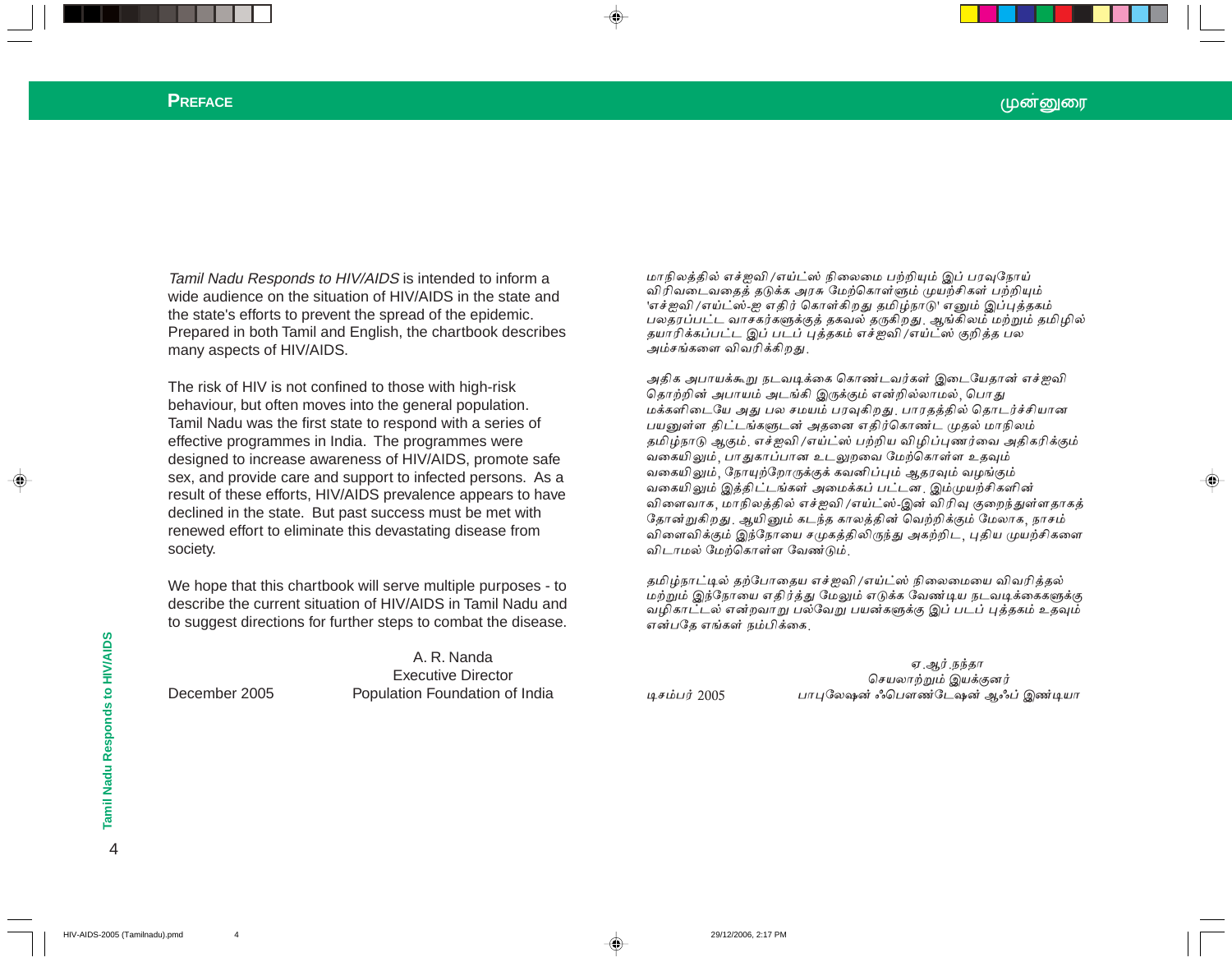## தமிழ்நாட்டில் எச்ஐவி/எய்ட்ஸ்

## **HIV/AIDS IN TAMIL NADU**

High HIV Prevalence Districts, Tamil Nadu, 2004 எச்ஐவி அதிகம் பரவியிருக்கும் மாவட்டங்கள், தமிழ்நாடு, 2004

With 62.4 million people as of the 2001 Census, Tamil Nadu is India's sixth most populous state. It is also one of the country's six high HIV/AIDS-prevalence states. The others are neighbouring Andhra Pradesh and Karnataka, along with Maharashtra, Manipur, and Nagaland.

This chartbook provides a brief description of the HIV/AIDS situation in Tamil Nadu and the state's response towards the prevention and control of the disease. Tamil Nadu's HIV/AIDS prevention activities were among India's earliest.

The annual sentinel site surveillance programme is the main source of data regarding the level of HIV infection in the state. The state's series of Behaviour Surveillance Surveys (BSS) is an important source of information on the factors affecting the spread of the disease and is a basis for assessing the effectiveness of prevention programmes.

 $\overline{5}$ 



2001-இன் மக்கட்தொகைக் கணக்கெடுப்புப்படி 62.4 மில்லியன் மக்கட்தொகையுடைய தமிழ்நாடு, பாரதத்தில் ஆறாவது இடத்தில் உள்ளது. இதுவே நாட்டின் எச்ஐவி / எய்ட்ஸ் அதிகம் பரவிய ஆறு மாநிலங்களில் ஒன்று மற்றவை அருகிலுள்ள ஆந்திரப் பிரதேசமும் கர்நாடகாவும், மற்றும் மகாராஷ்டிரா, மணிபூர், நாகாலாந்தும் ஆகும்.

தமிழ்நாட்டின் எச்ஐவி /எய்ட்ஸ் நிலவரம் மற்றும் அந்நோயைத் தடுக்கவும் கட்டுப்படுத்தவும் மாநிலம் மேற்கொண்ட முயற்சி பற்றி, இப் படப் புத்தகம் தகவல்களைச் சுருக்கித் தருகிறது. பாரத மாநிலங்களில் முதலில் எச்ஐவி /எய்ட்ஸ் தடுப்புச் செயல்முறை மேற்கொண்டவற்றில் தமிழ்நாடும் ஒன்று.

கண்காணிப்பு தல ஆய்வுத் திட்டம்தான், ஆண்டு அளவில் மாநிலத்தின் எச்ஐவி தொற்று குறித்த தகவல்களுக்கு முக்கிய ஆதாரமாகும். மாநிலத்தின் தொடர்ச்சியான நடத்தை கண்காணிப்பு ஆய்வுகள் (BSS), இந்நோயின் விரிவுக்குக் காரணமாகும் முக்கிய தகவல்களுக்கும் தடுப்புத் திட்டங்கள் பயனளிக்கும் அளவின் கணக்கீட்டுக்கும் முக்கிய ஆதாரம் ஆகும்.

◈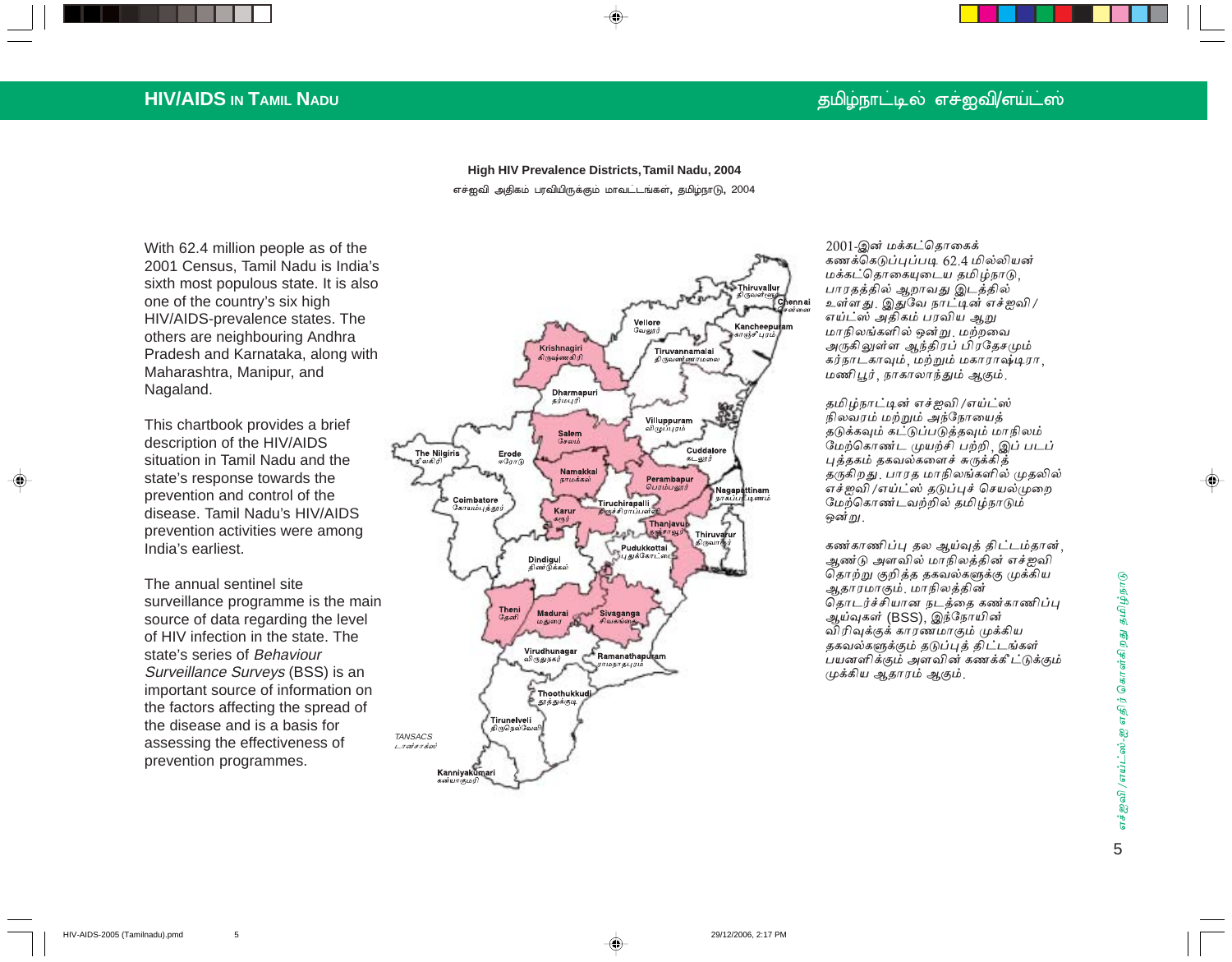தமிழ்நாடு மாநில எய்ட்ஸ் கட்டுப்பாடு சங்கம்

### **MEASURING THE EXTENT OF THE EPIDEMIC**

Since India lacks complete reporting of deaths and the occurrence of serious diseases, the extent of HIV infection in the country is monitored through the sentinel site surveillance programme. Surveillance is carried out annually by the Tamil Nadu State AIDS Control Society (TANSACS), which tests for infection at designated sentinel sites following the methods prescribed by the National AIDS Control Organisation (NACO). There were 85 sentinel sites covering all districts in 2004, up from 79 in 2003.

Testing for infection is conducted among populations at higher risk of HIV, represented by patients at sexually transmitted disease (STD) clinics; intravenous drug users (IVDUs) who often share needles; female sex workers (FSWs); and men who have sex with men (MSMs). Populations at lower risk are represented by women attending antenatal clinics (ANCs). Pregnant women attending antenatal clinics are assumed to have the same risk of sexual transmission of HIV as any other low-risk group.

HIV prevalence ranged from 0.7 percent among women at ANC clinics to 39.9 percent among IVDUs in 2004.

#### **Percent HIV-positive at Sentinel Sites Tamil Nadu, 2003 and 2004**

#### கணகாணிப்பு தலங்களில் எச்ஐவி இருப்பு உறுதியான சதவீதம் தமிழ்நாடு, 2003 மற்றும் 2004

|                                                                                     | 2003                                      |                                                      | 2004                                             |                                                      |  |  |
|-------------------------------------------------------------------------------------|-------------------------------------------|------------------------------------------------------|--------------------------------------------------|------------------------------------------------------|--|--|
|                                                                                     | Number<br>of sites<br>தலங்கள்.<br>எண்ணில் | Percent<br>positive<br>இருப்பு<br>உறுதி,<br>சதவீ தம் | <b>Number</b><br>of sites<br>தலங்கள்,<br>எண்ணில் | Percent<br>positive<br>இருப்பு<br>உறுதி,<br>சதவீ தம் |  |  |
| Antenatal clinics<br>பேற்று முன்நிலை சிகிச்சை மையங்கள்                              | 59                                        | 0.8                                                  | 64                                               | 0.7                                                  |  |  |
| Antenatal clinics (ages 15-24)<br>பேற்று முன்நிலை சிகிச்சை மையங்கள்<br>(வயது 15-24) | 5                                         | 0.8                                                  | 5                                                | 0.7                                                  |  |  |
| STD clinics<br>பால்வினை நோய் சிகிச்சை மையங்கள்                                      | 11                                        | 9.2                                                  | 11                                               | 8.4                                                  |  |  |
| Female sex workers<br>பாலியல் தொழிற் பெண்கள்                                        | 1                                         | 8.8                                                  | 1                                                | 4.0                                                  |  |  |
| <b>IVDUs</b><br>சிரைநாள வழியில் போதை ஏற்றுவோர்                                      | 1                                         | 63.8                                                 | 1                                                | 39.9                                                 |  |  |
| MSMs<br>ஆண்களுடன் பாலுறவு கொள்ளும் ஆண்கள்                                           | $\mathfrak{p}$                            | 4.4                                                  | $\mathfrak{p}$                                   | 6.8                                                  |  |  |
| Tuberculosis site<br>காச நோய் தலங்கள்                                               |                                           |                                                      | 1                                                | 6.9                                                  |  |  |
| <b>TANSACS</b><br>டான்சாக்ஸ்                                                        |                                           |                                                      |                                                  |                                                      |  |  |

பாரதத்தில் மரணம் மற்றும் தீவிர நோய்களின் நிகழ்வை அறிக்கை செய்வது முழுமையாக இல்லாததால் நாட்டில் எச்ஐவி தொற்றின் விரிவு, கண்காணிப்புத் தல திண்ஆய்வு திட்டத்தின் மூலம் கண்காணிக்கப் படுகிறது. வருடாந்திர திண ஆய்வு தமிழ்நாட்டு மாநில எய்ட்ஸ் கட்டுப்பாடு சங்கத்தால் (டான்சாக்ஸ் ) மேற்கொள்ளப் படுகிறது. இது தேசிய எய்ட்ஸ் கட்டுப்பாடு நிறுவனம் (நாகோ) கூறும் வழிமுறைகளைப் பின்பற்றி <sub>தவீதம்</sub> நியமிக்கப்பட்ட கண்காணிப்பு தலங்களில் தொற்று நோய் சோதனை செய்கிறது 2003-இல் அனைத்து மாவட்டங்களிலும் 79-ஆக இருந்த கண்காணிப்பு தலங்கள் 2004-இல் 85-ஆக அதிகரித்துள்ளன.

> எச்ஐவி அபாயக்கூறு அதிகமுள்ள பின்கண்ட வகை மக்களிடையே நோய்த் தொற்று சோதனை செய்யப்படுகிறது<sub>:</sub> பால்வினை நோய் சிகிச்சை மையங்களில் இருக்கும் நோயாளிகள்; அடிக்கடி ஊசி மாற்றி சிரைநாள வழியில் போதை ஏற்றுவோர்: பாலியல் தொழிற் பெண்கள்: மற்றும் ஆண்களுடன் பாலுறவு கொள்ளும் ஆண்கள் பேற்று முன்நிலை சிகிச்சை மையங்களுக்கு வரும் பெண்கள்<sub>,</sub> குறைவான அபாயக்கூறு உள்ள மக்கள் வகையாகக் கருதப்படுகின்றனர். மற்ற எந்த குறைந்த அபாயக்க<u>ூ</u>று வகைகளைப் போல ல பாலுறவு மூலம் தொற்றும் எச்ஐவி அபாயக்கூறு, இக்கர்ப்பிணிப் பெண்களுக்கும் சமமாக உள்ளதாகக் கருதப்படுகிறது.

♠

2004-இல், பேற்று முன்நிலை சிகிச்சை ---- - -<br>மையங்களில் உள்ள பெண்களிடையே  $0.7$  சதவீ தம் என்பதிலிருந்து, சிரைநாள வழியில் போதை ஏற்றுவோரிடையே 39.9 சதவீ தம் என்பது வரையிலாக எச்ஐவி பரவல் இருந்தது.

Tamil Nadu Responds to HIV/AIDS 6**Tamil Nadu Responds to HIV/AIDS**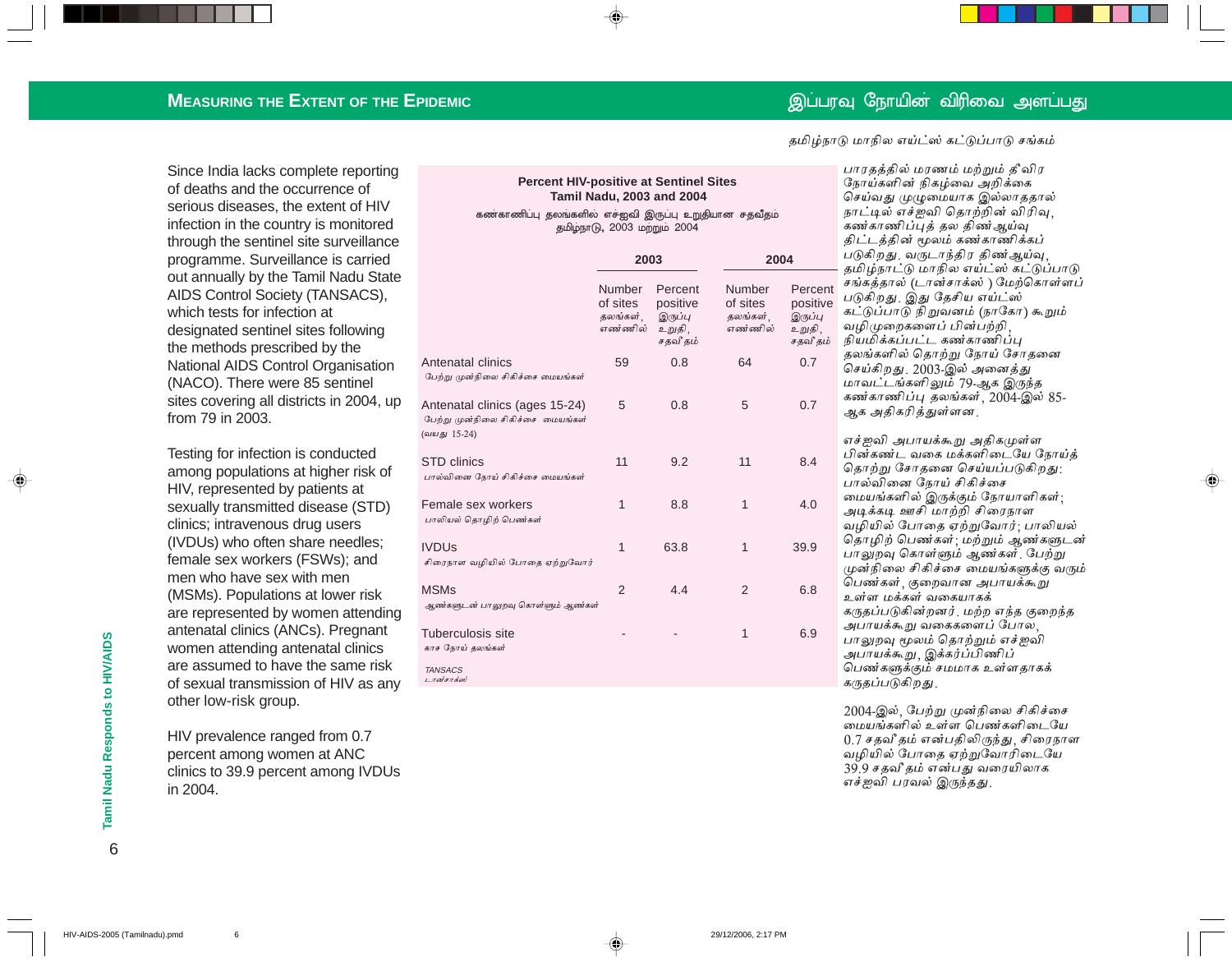## **MEASURING THE EXTENT OF THE EPIDEMIC**

When 5 or more percent of a high-risk group, such as STD patients, test positive, the state in which the group is located is considered to have a *concentrated* or medium prevalence HIV epidemic. This is because people who have a sexually transmitted disease (STD) are much more likely to contract HIV. Prevalence among STD patients in Tamil Nadu has been well above 5 percent for at least the past seven years.

When 1 percent or more of the low-risk group-women attending antenatal clinics-test positive for HIV, the state is considered to have a generalized or high prevalence HIV epidemic. It is assumed that the majority of women treated at antenatal care clinics are not likely to have engaged in risky sexual behaviour. Therefore, high prevalence rates of HIV infection in this group indicate that HIV has spread into the sexually active general population. HIV infection levels were 1 percent or higher among these women in Tamil Nadu from 1998 to 2001. In recent years, the percentage positive has shown an encouraging downward trend.

 $\overline{7}$ 

#### Percent of STD Patients at Sentinel Sites Testing Positive for HIV Tamil Nadu, 1998 - 2004

கண்காணிப்பு தலங்களில் பால்வினை நோயாளிகளிடையே எச்ஐவி இருப்பு சதவீதம் தமிழ்நாடு, 1998 – 2004



#### Percent of Pregnant Women at ANC Sentinel Sites Testing Positive for HIV, Tamil Nadu, 1998 - 2004

ஏஎன்சி கண்காணிப்பு தலங்களில், கருவுற்ற—பெண்களிடையே எச்ஐவி இருப்பு சதவீதம், தமிழ்நாடு, 1998 – 2004



**TANSACS** டான்சாக்ஸ பால்வினை நோயாளிகள் போன்ற எச்ஜவி தொற்று அதிகம் சாத்தியமுள்ள தொகுப்புகளில், எச்ஜவியின் இருப்பு5 சதவீ தம் அல்லது அதற்கு மேல் என ஆய்வில் உறுதியானால், அத்தகைய தொகுப்பு உள்ள மாநிலம், அடர்த்தியாக அல்லது மிதமாக எச்ஐவி நோய் பரவும் இடமாகக் கருதப்படும். ஏனெனில், பால்வினை நோயாளிகளுக்கு எச்ஜவி தொற்றின் சாத்தியம் அதிகமாகும். குறைந்த பட்சம் கடந்த ஏழாண்டுகளாக, தமிழ்நாட்டில் பால்வினை நோயாளிகளில் இத்தொற்று 5 சதவீ தத்திற்கும் மிகுதியானது.

தொற்றின் சாக்கியம் குறைவாயுள்ள தொகுதிகளில், அதாவது பேற்று முன்நிலை சிகிச்சை மையங்களுக்கு வரும் பெண்கள் போன்றவற்றில், 1 சதவீ தம் அல்லது அதற்கு மேல் என எச்ஜவி இருப்பு ஆய்வில் உறுதியானால். அம்மாநிலம் *பொதுவாக அல்லது* விரிவாக எச்ஜவி நோய் பரவும் இடமாகக்கருதப்படும். பேற்றுமுன் சிகிச்சை மையங்களில் மருத்துவம் பெறும் பெண்களில் பெரும்பாலோரை *அபாயக்கூறு* வகை நடத்தை கொண்டவர்களாகக் கருதுவதற்கில்லை. எனவே, இத்தொகுப்புகளில் எச்ஐவி தொற்றின் அதிகப் பரவல் விகிதம் இருப்பது, பாலியலில் முனைந்து ஈடுபடும் பொதுமக்களிடையே எச்ஜவி பரவியுள்ளதையே சுட்டிக் காட்டுகிறது. 1998 முதல் 2001 வரை, தமிழ்நாட்டில் இம்மகளிர் தொகுப்புகளில் எச்ஐவி தொற்றின் அளவு 1 சதவீ தம் அல்லது அதற்கு அதிகம் இருந்தது. சமீப ஆண்டுகளில், இருப்பு சதவீ தம், ஆறுதல் அளிக்கும் வகையில், குறையும் போக்கு கொண்டுள்ளது.

எச்ஜவி /எய்ட்ஸ்-ஐ எதிர் கொள்கிறது தமிழ்நாடு  $\overline{7}$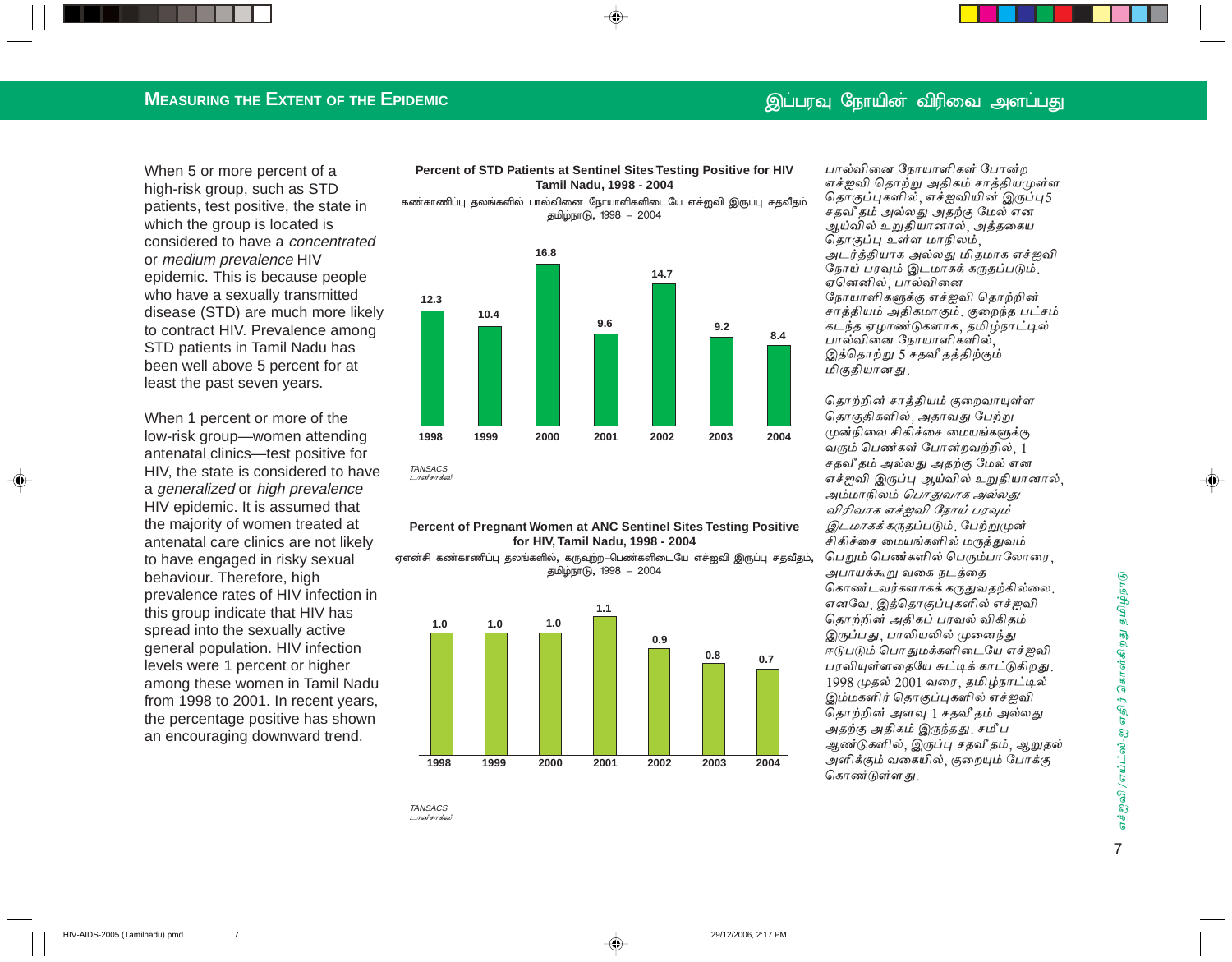#### **Percent of STD Patients at Sentinel Sites Testing Positive for HIV, by Education, Tamil Nadu, 2004** கண்காணிப்பு தலங்களில் பாலவினை நோயாளிகளிடையே எச்ஐவி இருப்பு சதவீதம்,

கல்வியறிவு வகையாக, தமிழ்நாடு, 2004

Illiteracy presents serious obstacles to HIV prevention programmes. The rate of HIV infection among illiterate STD patients tested at sentinel sites was 15.1 percent, while it was 5.4 percent among graduates. Special efforts are needed to reach those who are illiterate.

Husbands who visit sex workers can act as a "bridge," infecting their wives with HIV. This is one way in which the epidemic spreads to the general population. While all women can be affected, those whose husbands are away from home for extended periods or who have contact with many others are more likely to be at risk. HIV-positive wives can also pass the infection to their unborn children during pregnancy, delivery, or breastfeeding.



**Percent of Pregnant Women at ANC Sentinel Sites Testing Positive for HIV, by Husband's Occupation, Tamil Nadu, 2004**

ஏஎன்ஸி கண்காணிப்பு தலங்களில், கருவற்ற—பெண்களிடையே எச்ஐவி இருப்பு சதவீதம், கணவர்கள் தொழில் வகையாக, தமிழ்நாடு, 2004



டானசாக்ஸ்

கல்வியறிவு இல்லாமை எச்ஐவி தடுப்புத் திட்டங்களுக்குப் பெரிய தடையாகின்றது கண்காணிப்பு கலங்களில் கல்வியறிவில்லாக பால்வினை நோயாளிகளிடையே எச்ஐவி தொற்றின் விகிதம் 15.1 சதவீ தமாக இருந்தது. பட்டதாரிகளிடையே அது 5.4 சதவீ தமாக இருந்தது கல்வியறிவு இல்லாதோருக்கென , இவ்விசயத்தில் சிறப்பு முயற்சிகள் தேவையாகின்றன.

பாலியல் தொழில் கொண்டோரை நாடும் கணவர்கள், தங்கள் மனைவியரின் எச்ஐவி தொற்றுக்கு, "இணைப்புப் பாலம்" போலாகிறார்கள். இது பொது மக்களிடையே இந்நோயைப் பரப்பும் வழிகளில் ஒன்றாகும். எந்த மனைவிக்கும் தொற்று நேரலாம் எனினும், வெகுகாலம் வெளியில் இருக்கும் அல்லது பலருடன் தொடர்பு கொள்ளும் கணவர்களால், மனைவியருக்கு அதிக அபாயம் நேர்கிறது எச்ஐவி இருப்புஉறுதியான மனைவியர், கருத்தரித்தது இருக்கையிலும் பிறப்பளிக்கையிலும் மற்றும் தாய்ப்பால் ஊட்டுகையிலும். தங்கள் குழந்தைகளுக்கு இந்நோய்த் தொற்று தர இயலும்.

8

**1.7**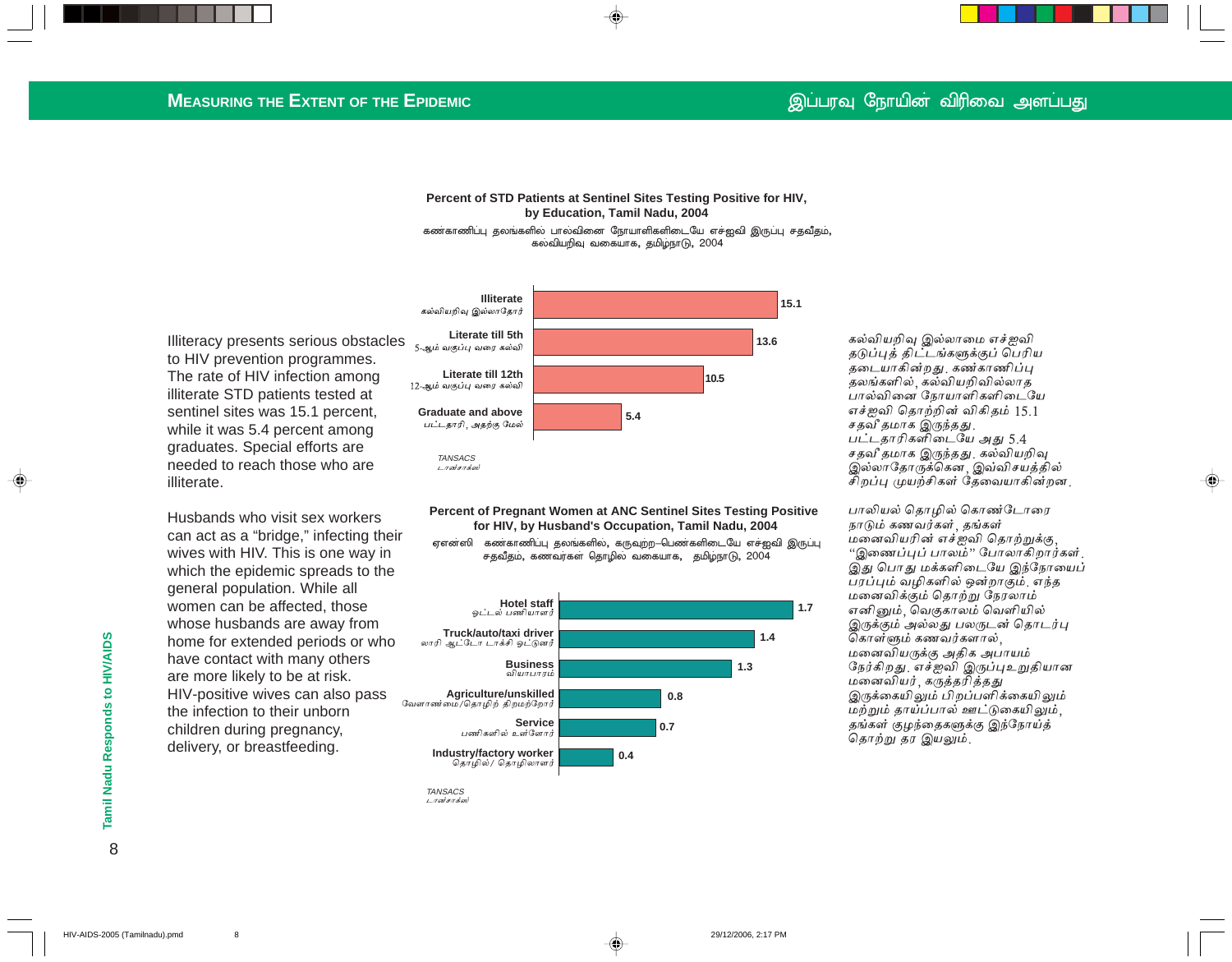### **MEASURING THE EXTENT OF THE EPIDEMIC**

**Percent of Pregnant Women at 10 ANC Sentinel Sites\* Testing Positive for HIV by Age, Tamil Nadu, 2001 - 2003** 10 ஏஎன்ஸி கண்காணிப்பு தலங்களில் $\ast,$  கருவுற்ற—பெண்களிடையே வயது வாரியாக

எச்ஐவி இருப்பு சதவீதம், தமிழ்நாடு, 2001 – 2003

Results from ten sentinel sites in existence from 2001 to 2003 suggest that there have been dramatic changes in HIV prevalence by age among ANC attendees. Among women over the age of 30, the rate fell from 2.9 percent HIV-positive in 2001 to 0.8 in 2003. For women below 20, there was an increase from 0.2 percent to 1.3, while that of women 20-29 was largely unchanged. This trend shows that intensified efforts to inform younger women about the threat of HIV are essential.

In the five STD clinics where sentinel site testing was conducted from 2001, a disturbing trend is observed. The proportion of patients testing positive at these sites has risen or remained relatively constant since that year. This may result from increasing urbanization and the anonymity that it can bring to individuals who engage in high-risk behaviour.

\* Chennai, Coimbatore, Cuddalore, Dindigul, Madurai, Namakkal, Pudukkottai, Salem, Tirunelveli, and Vellore



#### **Percent of Patients at STD Clinics Testing Positive for HIV Tamil Nadu, 2001 - 2004**

பாலவினை நோய் சிகிச்சை மையங்களின் நோயாளிகளுள் எச்ஐவி இருப்பு சதவீதம் தமிழ்நாடு, 2001 – 2004



TANSACS டானசாக்ஸ் பத்து கண்காணிப்பு தலங்களில்  $2001$  $\mu$ தல் 2003 வரையிலாக அறியப்பட்ட விளைவுகளை , ஏஎன்ஸி -க்கு வருவோர்களின் வயது வாரியாகப் பிரித்து நோக்குகையில்<sub>,</sub> எச்ஐவி பரப்பில் நிகழ்ந்த மாறுதல்கள் தெளிவாய்த் தெரிகின்றன, 30 வயதுக்கு அதிகமான பெண்களிடையே, எச்ஐவி இருப்பு 2001-இல் இருந்த 2.9 சதவீ தத்திலிருந்து 2003-இல்  $0.8\,$ சதவீ தமாக இறங்கியது 20 வயதுக்குக் குறைந்த பெண்களிடையே,  $0.2$ சதவீ தத்திலிருந்து 1.3 ஆக அது உயர்ந்தது. 20-29 வயதுப் பெண்களிடையே அது பெரும்பாலும் மாறா அளவில் இருந்தது. இத்தகைய போக்கு இளம் மகளிருக்கு எச்ஐவி அபாயம் குறித்த விவரமளிப்பிற்கு, தீ விர முயற்சி செய்ய வேண்டுவதன் தேவையைக் காட்டுகிறது.

 $2001$  முதலாக, ஐந்து பால்வினை நோய் சிகிச்சை மையங்களில் கண்காணிப்பு தலம் மேற்கொண்ட சோதனைகளால், .<br>ஒரு கவலைக்குரிய போக்கை அறியலாம். அவ்வாண்டு முதலாக, இத்தலங்களின் சோதனைகளில் தெரிய வந்த தொற்று இருப்பு சதவீ தம் அதிகரித்துள்ளது அல்லது மாறாநிலையில் உள்ளது. நகர வாழ்க்கை முறை அதிகரித்து வருவதும், இதனால் அதிக அபாயக்கூறு நடத்தை உள்ள நபர்களுக்கு அது அடையாளமின்மை அளிப்பதும் இப்போக்கிற்குக் காரணமா யிருக்கலாம்.

\* சென்னை, கோயம்புத்தூர், கடலூர், திண்டுக்கல், மதுரை, நாமக்கல், புதுக்கோட்டை, சேலம், திருநெல்வேலி, மற்றும் வேலூர்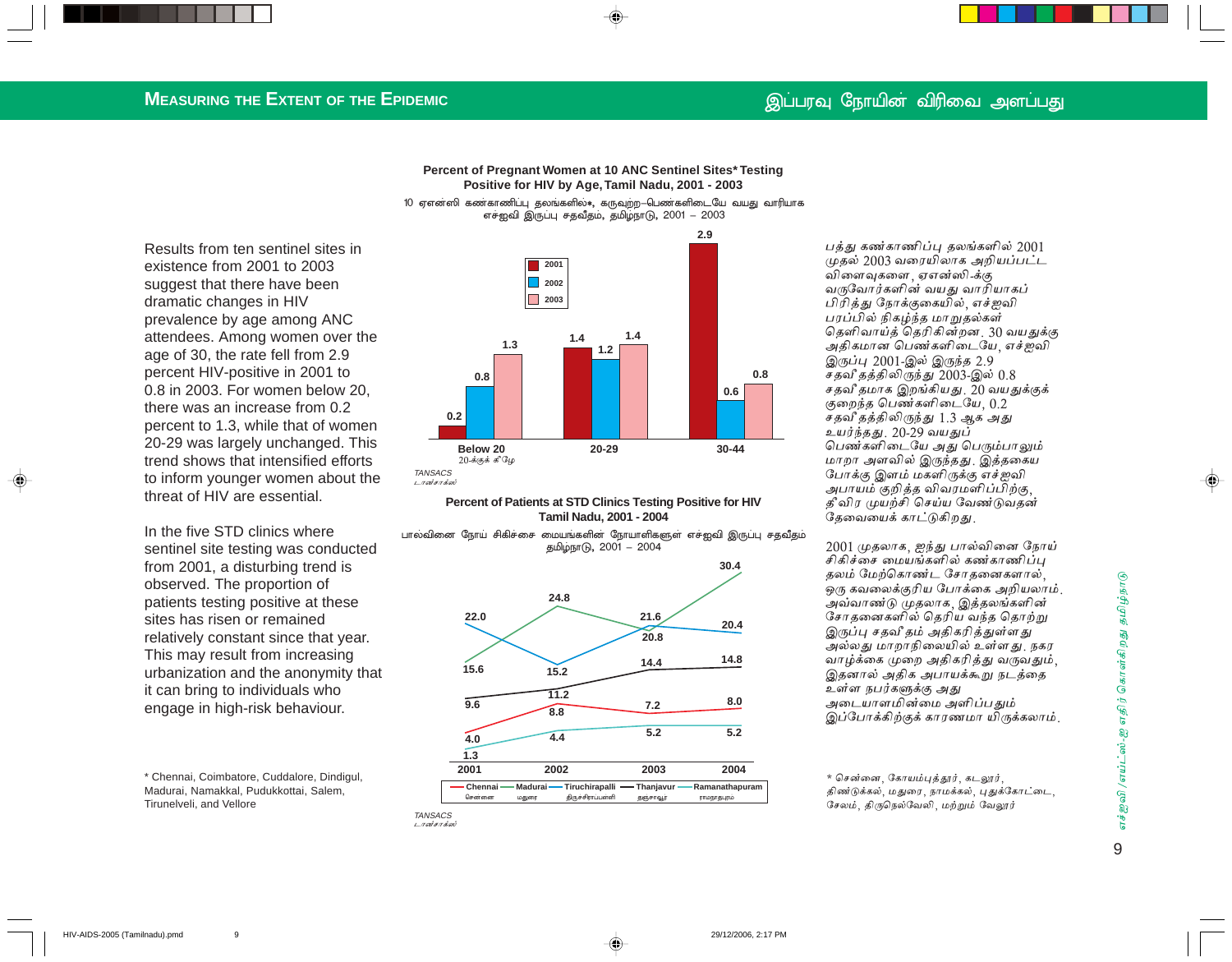#### **HIV in the General Population: Percent of Pregnant Women at ANC Sentinel Sites Who Tested Positive for HIV, Tamil Nadu, 2004**

பொது மக்களிடையே எச்ஐவி**:** ஏஎன்ஸி கண்காணிப்பு தலங்களில், கருவுற்ற—பெண்களிடையே எச்ஐவி இருப்பு சதவீதம், தமிழ்நாடு, 2004

Among ANC attendees, testing at government hospitals and clinics provides a reasonable estimate of HIV prevalence, given that nearly 95 percent of pregnant women in Tamil Nadu attend antenatal clinics. The presence of HIV infection in this group is an indicator that the disease has moved into the general population.

At the state level, HIV prevalence among ANC women in urban areas ranged from 0.0 (Chennai) to 2.5 (Karur and Namakkal). In rural areas, prevalence ranged from 0.0 (Thiruvarur) to 3.7 (Madurai).

| <b>District</b>     | மாவட்டம             | Urban<br>நகரங்களில | Rural<br>கிராமங<br>களில |
|---------------------|---------------------|--------------------|-------------------------|
| <b>Chennai</b>      | சென்னை              | 0.0                |                         |
| Coimbatore          | கோயம்புத்தூர்       | 0.5                | 0.8                     |
| <b>Cuddalore</b>    | கடலூர்              | 0.0                | 0.8                     |
| <b>Dharmapuri</b>   | தர்மபுரி            | 1.0                | 0.5                     |
| <b>Dindigul</b>     | திண்டுக்கல்         | 0.8                | 0.8                     |
| <b>Erode</b>        | ஈரோடு               | 0.8                | 0.5                     |
| Kancheepuram        | காஞ்சீபுரம்         | 0.0                | 0.5                     |
| Kaniyakumari        | கன்யாகுமரி          | 1.0                | 0.3                     |
| Karur               | கரூர்               | 2.5                | 3.3                     |
| Krishnagiri         | கிருஷ்ணகிரி         | 1.3                | 1.2                     |
| <b>Madurai</b>      | மதுரை               | 0.3                | 3.7                     |
| Nagapattinam        | நாகப்பட்டிணம்       | 0.5                | 0.5                     |
| <b>Namakkal</b>     | நாமக்கல்            | 2.5                | 0.8                     |
| <b>Perambalur</b>   | பெரம்பலூர்          | 1.3                | 1.0                     |
| <b>Pudukkottai</b>  | புதுக்கோட்டை        | 0.8                | 0.5                     |
| Ramanathapuram      | ராமநாதபுரம்         | 0.8                | 0.5                     |
| <b>Salem</b>        | சேலம்               | 2.0                | 1.3                     |
| Sivaganga           | சிவகங்கை            | 0.5                | 1.8                     |
| Thanjavur           | தஞ்சாவூர்           | 0.8                | 0.5                     |
| <b>Theni</b>        | தேனி                | 1.8                | 1.3                     |
| <b>The Nilgiris</b> | நீலகிரி             | 0.5                | 0.8                     |
| <b>Thiruvallur</b>  | திருவள்ளூர்         | 0.5                | 0.8                     |
| <b>Thiruvarur</b>   | <b>திருவாரூர்</b>   | 0.3                | 0.0                     |
| <b>Thoothukkudi</b> | தூத்துக்குடி        | 0.5                | 1.0                     |
| Tiruchirappalli     | திருச்சிராப்பள்ளி   | 1.3                | 0.5                     |
| <b>Tirunelveli</b>  | <b>திருநெல்வேலி</b> | 0.8                | 0.3                     |
| Tiruvannamalai      | கிருவண்ணாமலை        | 1.8                | 0.3                     |
| <b>Vellore</b>      | வேலூர்              | 1.0                | 0.5                     |
| <b>Villuppuram</b>  | விழுப்புரம்         | 0.5                | 1.3                     |
| Virudhunagar        | விருதுநகர்          | 0.3                | 0.3                     |

TANSACS டானசாக்ஸ்

தமிழ்நாட்டளவில், கர்ப்பிணிப் பெண்களில் 95 சதவீ தம் பேர்கள் பேற்றுக்கு முன் மருத்துவம் பெறுகின்றனர். இதனால், பேற்று முன்நிலை சிகிச்சை மையங்களுக்கு வருபவர்களிடையே அரசு மருத்துவமனைகளிலும் சிகிச்சை மையங்களிலும் நடத்தப்படும் சோதனைகள்<sub>,</sub> இத்தொகுப்பினரிடையே எச்ஐவி இருப்பின் ஏற்கத்தக்க மதிப்பீட்டை அளிக்கின்றன. எச்ஐவி தொற்று இத்தொகுப்பினரிடையே இருப்பது பொதுமக்களிடையே இந்நோய் சென்றுள்ளது என்பதைக் காட்டுகிறது.

மாநில அளவில், நகர்ப்புறங்களின் ஏஎன்ஸி தலங்களில் பெண்களிடையே எச்ஐவி பரவல் (சென்னையின்)  $0.0\text{-}$ லிருந்து (கரூர் மற்றும் நாமக்கல்லின்) 2.5 வரையிலாக இருந்தது. கிராமப் புறங்களில் இப்பரவல் (திருவாரூரின்)  $0.0$ -லிருந்து (மதுரையின்) 3.7 வரையிலாக இருந்தது.

◈

Tamil Nadu Responds to HIV/AIDS 10**Tamil Nadu Responds to HIV/AIDS**

 $10$ 

HIV-AIDS-2005 (Tamilnadu).pmd 10 29/12/2006, 2:17 PM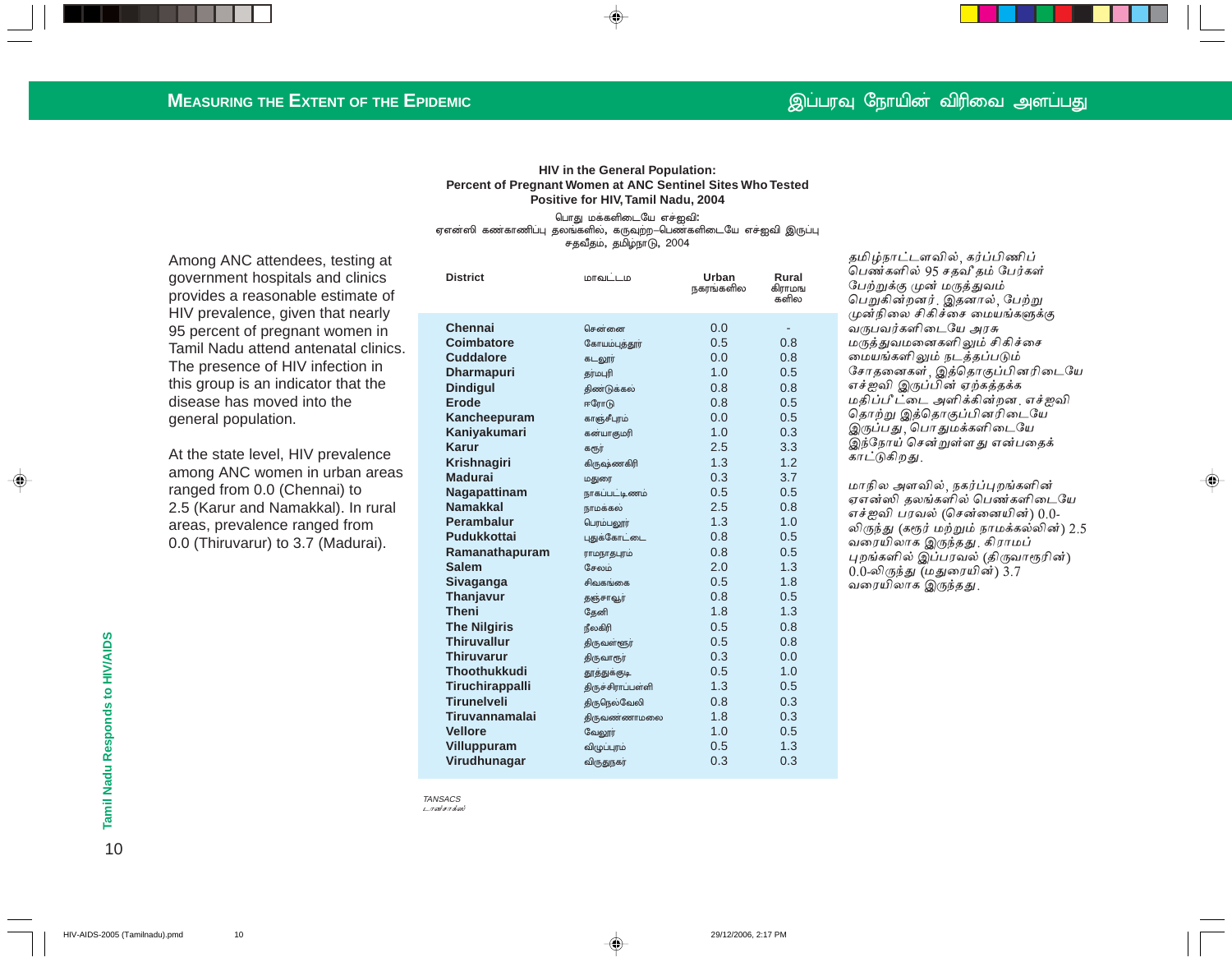#### **RAISING AWARENESS OF HIV/AIDS**

## எச்ஐவி/ எய்ட்ஸ் பற்றி புரிந்துணர்வை அதிகரித்தல்

Knowledge of HIV and the ways in which it can be avoided is nearly universal in Tamil Nadu. The information activities of TANSACS. **AIDS Prevention and Control Project-Voluntary Health Services** (APAC-VHS), and local NGOs have succeeded in raising awareness in the state to a high level. Behaviour **Surveillance Surveys (BSS)** conducted by APAC-VHS in urban areas have measured knowledge of HIV/AIDS and related behaviours since 1996.

"A healthy person does not get infected by HIV/AIDS" and "AIDS can be cured these days" are examples of attitudes expressed by truckers and helpers in focus group discussions held during the BSS. News reports about AIDS treatment may lead to the impression that AIDS has become a curable disease. Misconceptions regarding HIV/AIDS remain in Tamil Nadu, but the BSS suggests that the proportion of the population without them is rising.

 $11$ 



எச்ஐவி தவிற்பதற்கான ஏற்கத்தக்க இரு வழிகள் அறிந்தவர் சதவீதம் தமிழ்நாடு நகரப்புறங்கள், 2000-2004



APAC - VHS. BSS Wave IX - 2004 அபாக்- விஎச்எஸ், பிஎஸ்எஸ் வேவ் IX - 2004

Percent with Knowledge of HIV Prevention without Misconceptions Urban Tamil Nadu, 1996 - 2004

> எச்ஐவி கடுப்பு பற்றி கவறான கருத்துக்களற்ற அறிவு தமிழ்நாடு நகரப்புறங்கள், 1996-2004



1996-1998 1997-1999 1998-2000 1999-2001 2000-2002 2001-2003 2002-2004

| -Truckers and helpers    | Male youth in slums         | . Men who have sex with men        |
|--------------------------|-----------------------------|------------------------------------|
| லாரி ஒட்டுனர். உதவியாளர் | குடிசைப் பகுதி ஆண்<br>இளைஞர | ஆண்களுடன் உடலுறவு கொள்ளும்<br>ஆணகள |

APAC - VHS. BSS Wave IX - 2004 அபாக்- விஎச்எஸ், பிஎஸ்எஸ் வேவ் IX - 2004 தமிழ்நாட்டில் எச்ஜவி பற்றிய அறிவும் அதனை விலக்கும் வழிகளும் பெரும்பாலாக அனைவருக்கும் தெரிந்தவை, டான்ஸாக்ஸ், எய்ட்ஸ் தடுப்பு மற்றும் கட்டுப்பாடு திட்டம் -தன்னார்வ சுகாதார சேவைகள் (ஏபிஏசி -விஎச்எஸ்) மற்றும் உள்ளூர் அரசு சாரா அமைப்பகளின் விவரமளிப்புச் செயல்கள், மாநிலத்தில் இவ்விவர அறிவை நன்கு உயர்த்துவதில் வெற்றி பெற்றுள்ளன. ஏபிஏசி -விஎச்எஸ் நகரப்புறங்களில் மேற்கொள்ளும் நடத்தை கண்காணிப்பு ஆய்வுகள் (பிஎஸ்எஸ்), எச்ஜவி /எய்ட்ஸ் பற்றிய அறிவையும், மற்றும் இது சம்பந்தப்பட்ட நடத்தையையும், 1996 முதலாக அளந்து வந்துள்ளன.

லாரி ஓட்டுனர்கள் மற்றும் உதவியாளர்கள் கூறும் "ஆரோக்கியம் உள்ள நபர்களிடம் எச்ஜவி தொற்று நேருவதில்லை", "எய்ட்ஸ் நோய் இந்நாட்களில் குணப்படுத்தக் கூடியதே" போன்றவைகள், அவர்களின் மனப்பாங்குக்கு எடுத்துக் காட்டுகள். இவை, நடத்தை கண்காணிப்பு ஆய்வுகளின் கவனத்திற்கான குழு உரையாடல்களில் வெளிவந்தவை. எய்ட்ஸ் சிகிச்சை பற்றிய செய்கியறிக்கைகள் அகு குணப்படுத்தக்கூடிய நோயாகி விட்டது என்ற எண்ணத்தை மேலோங்கச் செய்யலாம். தமிழ்நாட்டில் எச்ஐவி / எய்ட்ஸ் பற்றிய தவறான கருத்துகள் இன்னும் இருந்து வருகின்றன. ஆனால் தவறான கருத்துக்களற்ற மக்கள் சதவீ தம் உயர்ந்தவாறு உள்ளது என்பதையும், நடத்தை கண்காணிப்பு அய்வகள் கெரிவிக்கின்றன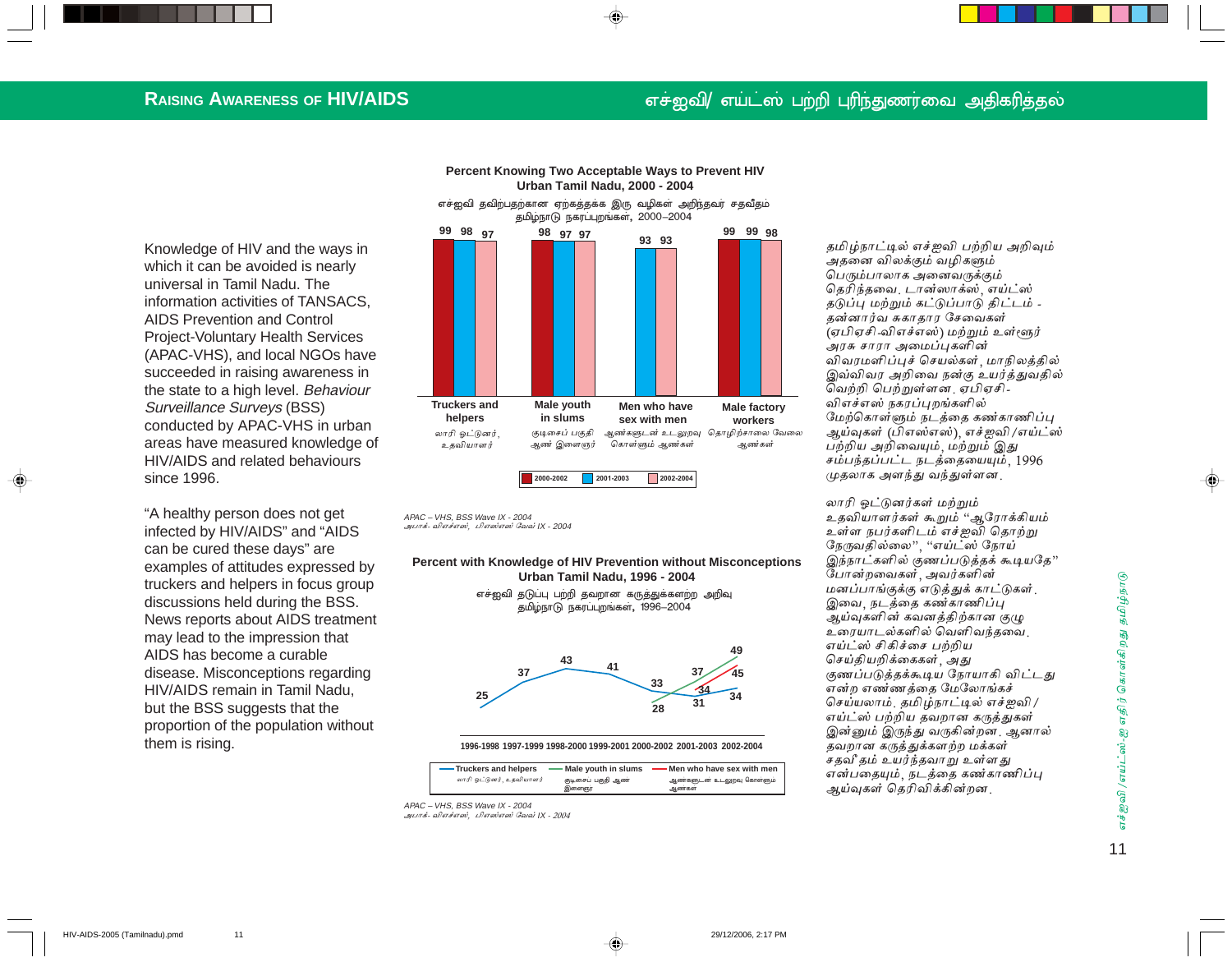### **COMMERCIAL SEX WORK IN URBAN TAMIL NADU**

### தமிழ்நாட்டின் நகர்ப்புறங்களில் வணிக பாலியல் தொழில்

**Commercial Sex Workers by Type, Tamil Nadu, 2003** வணிக பாலியல் தொழிலாளிகள் – வகைமுறையாக, தமிழ்நாடு, 2003

Commercial sex workers (CSWs) and their clients are among the most at-risk of HIV. The vast majority of sex workers are not brothel-based but practice their trade in streets or privately in their homes to avoid the police and social disapproval. Commercial sex is an age-old profession in Tamil Nadu. It has been closely associated with religious practices and was institutionalized in the Devadasi system. The sex trade is not organized as it is in Maharashtra or West Bengal, but is hidden within the community.

The average age of CSWs is about 33 years, according to the BSS. Nearly two-thirds are engaged in sex work full-time. On average, 2.7 clients were entertained on the last working day and CSWs worked an average of 17 days in the past month. Just under half are married and living with their husbands or partners.



#### **Characteristics of Female Commercial Sex Workers** Urban Tamil Nadu, 2004

பெண் வணிக பாலியல் தொழிலாளிகளின் இயல்புகள் தமிழ்நாடு நகரப்புறங்கள், 2004

| Average Age<br>சராசரி வயது                                                                  | 33.2  |
|---------------------------------------------------------------------------------------------|-------|
| Works full-time in sex trade (%)<br>முழுநேர பாலியல் தொழில் புரிவோர' (%)                     | 62.1  |
| Average clients on last working day<br>கடைசி வேலை நாளன்று சராசரி வாடிக்கையாளர்              | 2.7   |
| Average number of working days in the past month<br>போன மாதத்தில் சராசரி வேலை நாள்கள்       | 17    |
| Average personal monthly income (Rs.)<br>சராசரி மாத தனிநபர் வருமானம் (ருபாய்)               | 2,100 |
| Ever married (%)<br>திருமணம் ஆனவர்கள் (%)                                                   | 90    |
| Lives with spouse or partner (%)<br>கணவருடன் அல்லது ஒரு பங்காளருடன் வசிப்பவர்' (%)          | 42    |
| Plies trade in other town or city $(\%)$<br>பிற ஊர் அல்லது நகரங்களிலும் தொழில் புரிவோர் (%) | 20.1  |
| $APAC - VHS$ BSS Wave IX - 2004                                                             |       |

⊕

AFAC = ขาเง, บงง พลงธาx - 2004<br>*அபாக்- விஎச்எஸ், பிஎஸ்எஸ் வேவ் |X - 2004* 

எச்ஐவி அபாயக்கூறு மிகஅதிகம் உள்ளவர்களில், வணிக பாலியல் தொழிலாளிகளும் அவர்களின் வாடிக்கையாளர்களும் அடங்குவர். பாலியல் தொழிலாளிகளில் பெரும்பாலோர் விபசாரவிடுதி அடிப்படையில் இருப்பதில்லை: காவலர் மற்றும் சமூக ஏற்பின்மை தவிர்க்க, அவர்கள் தனியாக வீடுகளிலும் தெருக்களிலும் தம் தொழிலை மேற்கொள்கின்றனர். வணிக பாலியல் தமிழ்நாட்டில் தொன்று தொட்டு வரும் ஒரு தொழில், மத வழிமுறையாய் இழைந்திருந்த அது, தேவதாசி முறையில் தாபனமாய் நிறுவி வந்தது. மகாராஷ்டிரா, மேற்கு வங்காளங்களிலுள்ள ஒருங்கிணைந்த அமைப்பு போலன்றி, இச்சமுதாயத்தில் இத்தொழில் மறைந்து நடந்தவாறு உள்ளது.

♠

| 33.2  | நடத்தை கண்காணிப்பு ஆய்வுகளின்படி                          |
|-------|-----------------------------------------------------------|
|       | வணிக பாலியல் தொழிலாளியின்                                 |
| 62.1  | சராசரி வயது சுமார் 33. ஏறக்குறைய                          |
|       | மூன்றில் இரண்டு பங்கினர் முழுநேர                          |
| 2.7   | பாலியல் தொழிலில் ஈடுபட்டவர்கள்.                           |
|       | கடைசி வேலை நாளன்று சராசரி 2.7                             |
| 17    | வாடிக்கையாளர்கள் வருகை புரிந்தனர்.                        |
|       | இத்தொழிலாளிகள் போன மாதத்தில்<br>சராசரியாக 17 நாள்கள் வேலை |
| 2,100 | செய்தனர். இத்தொழிலாளிகளில்,                               |
|       | பாதிக்குச் சற்றுக் குறைவானோர்                             |
| 90    | மணமானவர்கள், மற்றும் தம்                                  |
|       | கணவனுடனோ அல்லது                                           |
| 42    | உடன்வாழ்பவருடனோ இருப்பவர்கள்.                             |
|       |                                                           |

 $12$ 

Tamil Nadu Responds to HIV/AIDS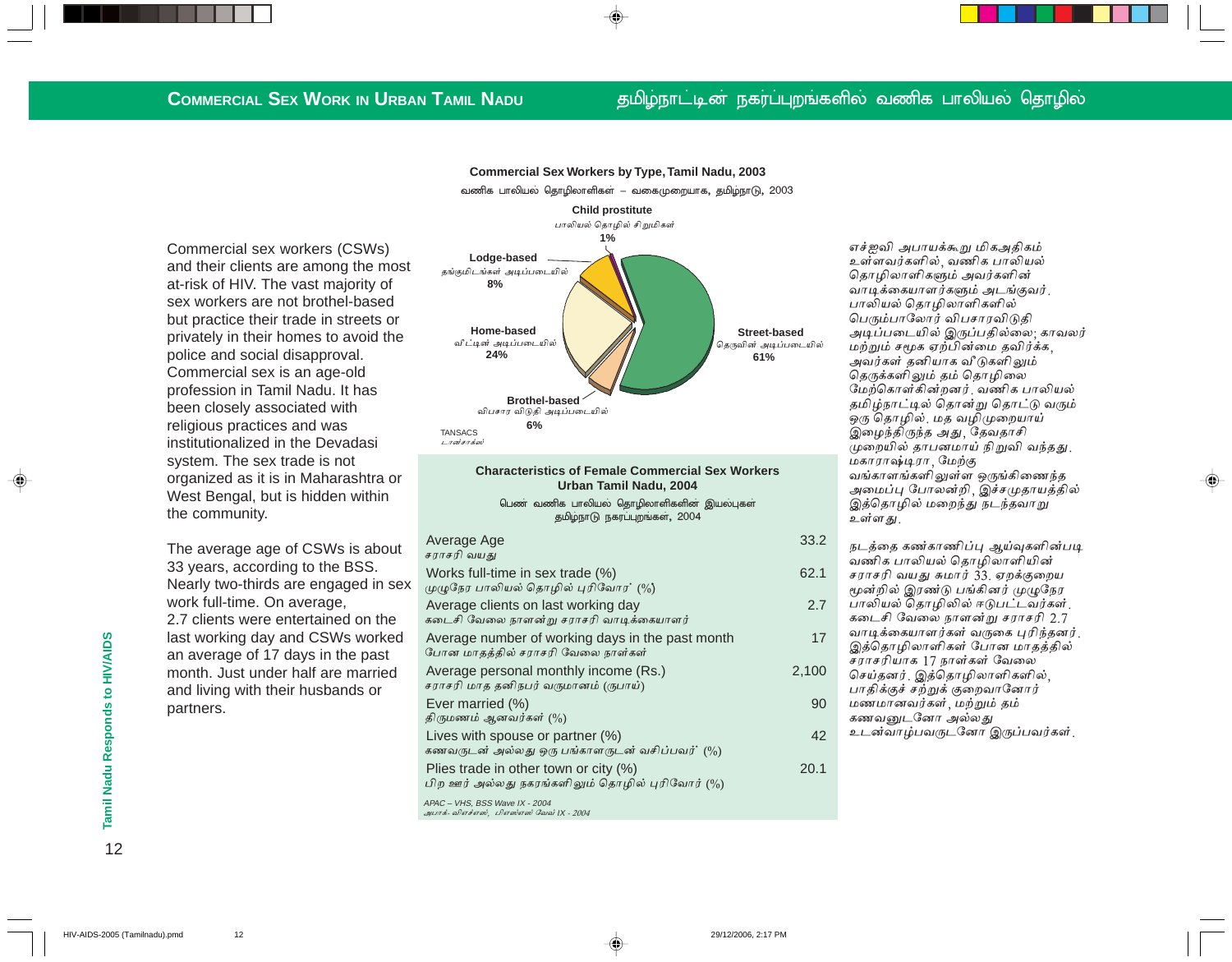#### தமிழ்நாட்டின் நகர்ப்புறங்களில் வணிக பாலியல் தொழில்

Percent of CSWs Using a Condom, by Type of Partner **Urban Tamil Nadu, 1996 - 2004** 

ஆணுறைப் பயன்பாடு கொள்வோர் சதவீதம், பங்காளர் வகையாய், தமிழ்நாடு நகரப்புறங்கள், 1996-2004

According to the BSS, there has been a consistent increase in the use of condoms by CSWs among all clients, rising to nearly 90 percent. Even among regular clients, who are more trusted, usage rates are now equally high. During the 2004 BSS, when researchers posing as "mystery clients" refused condom use, 95 percent of CSWs insisted upon it. This was up from 78 percent in the 2002 survey. However, usage with their regular partners has been persistently low.

There has been a sharp rise in the proportion of CSWs who voluntarily purchase condoms. Some CSWs report an increased willingness to use a condom as a result of media campaigns such as that featuring the character "Pulli Raja." This highlights the growing awareness of the importance of condom use. From only about 15 percent in 1996-1998, the proportion rose to 76 percent by 2002-2004.

89 89 88 87 86  $\overline{\mathbf{88}}$ 87  $\mathbf{g}$  $\frac{2}{75}$ 



1996-1998 1997-1999 1998-2000 1999-2001 2000-2002 2001-2003 2002-2004

| — All clients | <b>Regular clients</b> | Regular partner |
|---------------|------------------------|-----------------|
| எல்லா         | வழக்கமான               | வழக்கமான        |
| வாடிக்கைகளுடன | வாடிக்கைகளுடன          | பங்காளருடன      |

APAC - VHS. BSS Wave IX - 2004 அபாக்- விஎச்எஸ், பிஎஸ்எஸ் வேவ் IX - 2004

#### **Percent of CSWs Procuring Condoms Voluntarily** Urban Tamil Nadu, 1996 - 2004

தன்விருப்பாய் ஆணுறை வாங்கும் பாலியல் தொழிலாளிகள் சதவீதம் தமிழ்நாடு நகரப்புறங்கள், 1996-2004



1996-1998 1997-1999 1998-2000 1999-2001 2000-2002 2001-2003 2002-2004

APAC - VHS. BSS Wave IX - 2004 .<br>அபாக்- விஎச்எஸ், பிஎஸ்எஸ் வேவ் IX - 2004 நடத்தை கண்காணிப்பு ஆய்வகளின்படி வணிக பாலியல் தொழிலாளிகளின் வாடிக்கையாளர்களிடையே, ஆணுறைப் பயன்பாடு தொடர்ந்து அதிகரித்து 90 சதவி த அளவுக்கு உயர்ந்துள்ளது. அதிக நம்பகமான வழக்க வாடிக்கையாளர்களிடமும் இப்பயன்பாடு அதே அதிக அளவில் உள்ளது. 2004-இன் நடத்தை கண்காணிப்பு ஆய்வில், ஆய்வாளர்கள் போலியாக "இரகசிய வாடிக்கையாளர்களாகச்" சென்று ஆணுறைப் பயன்பாட்டை மறுத்த போதும், 95 சதவீத வணிக பாலியல் தொழிலாளிகள் அதற்குக் கட்டாயப் படுத்தினர். இது 2002-இன் ஆய்வின் 78 சதவீ தத்திலிருந்து உயர்ந்திருக்கிறது. ஆயினும் உடன்வசிப்பு நபருடன் ஆணுறைப் பயன்பாடு தொடர்ந்து குறைவாகவே உள்ளது.

தானாகவே ஆணுறைகள் வாங்கும் வணிக பாலியல் தொழிலாளிகளின் விகிதமும் தெளிவாக அதிகரித்துள்ளது. ஊடகத்தின் அளிப்பு முறையாலும், "புள்ளி ராஜா" என்ற பாத்திரம் போன்றவையாலும், ஆணுறைப் பயன்பாட்டின் ஏற்பு அதிகரித்துள்ளதை சில வணிக பாலியல் தொழிலாளிகள் தெரிவிக்கின்றனர். ஆணுறைப் பயன்பாட்டின் முக்கியத்துவத்தின் அதிகரிப்பை இது காட்டுகிறது. 1996-1998-இல் சுமார் 15 சதவீ தமாகவே இருந்த இவ்விகிதம், 2002-2004-இல் 76 சதவீ தமாக உயர்ந்துள்ளது.

எச்ஜவி /எய்ட்ஸ்-ஐ எதிர் கொள்கிறது தமிழ்நாடு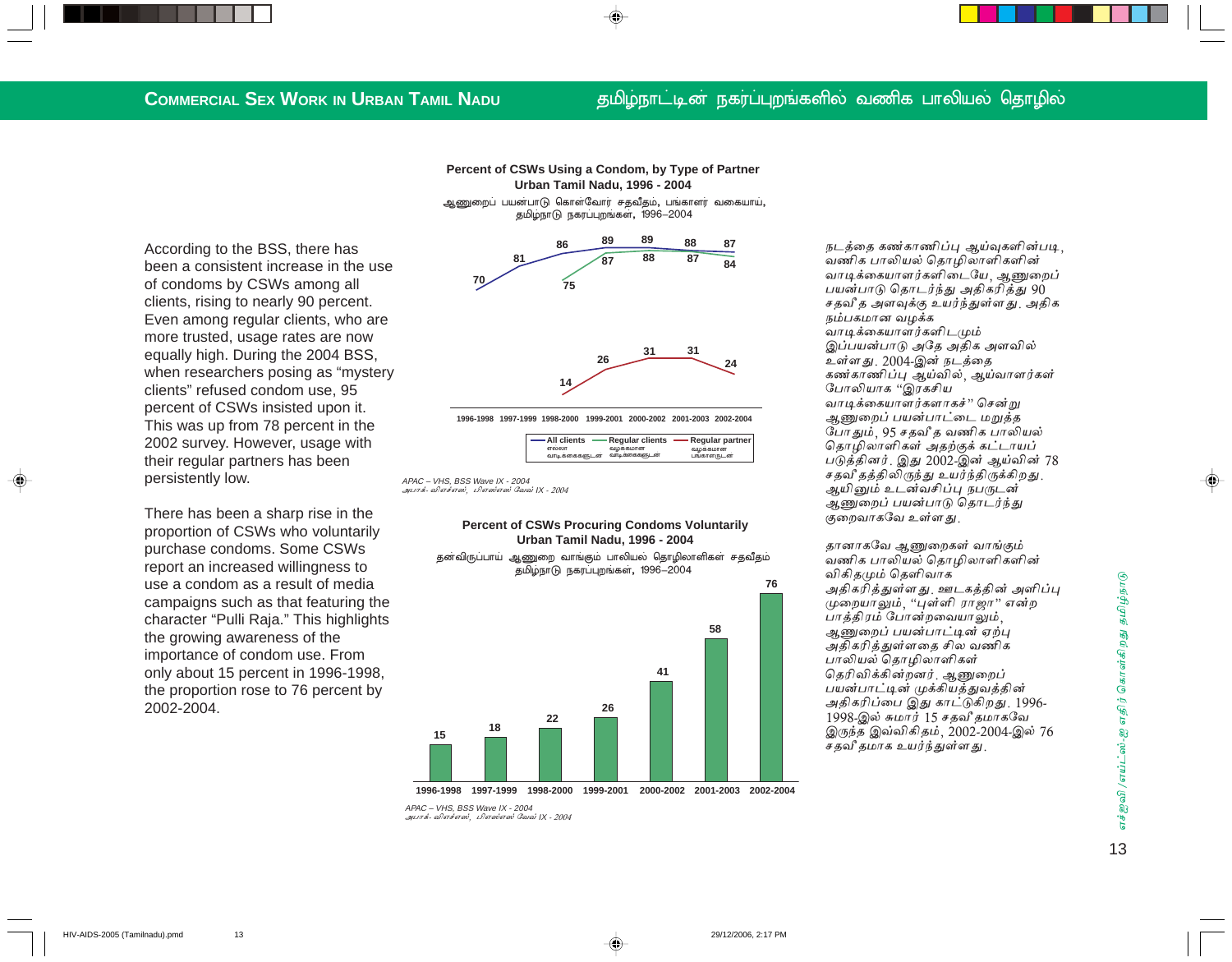#### தமிழ்நாட்டின் நகர்ப்புறங்களில் வணிக பாலியல் தொழில்

The prevalence of sexually transmitted diseases has been at about one in four among CSWs. although BSS surveys conducted from 2002 to 2004 suggested a drop from 20.5 percent to 19.3 percent. Of those with infections, the majority received some treatment from a qualified doctor. However, focus group discussions conducted as a part of the BSS indicate that few received the full course of treatment and their partners were rarely referred for treatment.

The proportion of CSWs whose HIV test was voluntary has risen gradually over the past few years from 49.5 percent in 2001-2003 to 64.7 percent in 2002-2004. Many go to private clinics for testing and a high proportion said they received counseling at the time of the test. They also reported that once they learned that they were not HIV-positive, they resolved to use condoms consistently. In addition, about two-thirds said that they had received individual education on HIV from NGOs and government hospitals.



Percent of CSWs Reporting STD Symptoms and Whether Treated by a Qualified Doctor, Urban Tamil Nadu, 2000 - 2004 பால்வினை நோயுள்ளதாகக் கூறும் பாலியல் தொழிலாளிகள் சதவீதம் மற்றும்

#### **Voluntary Testing for HIV of CSWs and Whether Counseling** Was Given, Urban Tamil Nadu, 2001 - 2004

தனவிருப்பாய் எச்ஐவி தொற்று சோதனை மேற்கொள்ளும் பாலியல் தொழிலாளிகள் மற்றும் ஆலோசனை கிடைப்பு விவரம். தமிழ்நாடு நகரப்புறங்கள், 2001–2004



APAC - VHS, BSS Wave IX - 2004 அபாக்- விஎச்எஸ், பிஎஸ்எஸ் வேவ் IX - 2004

2002 முதல் 2004 வரையான நடத்தை கண்காணிப்பு ஆய்வுகள், வணிக பாலியல் தொழிலாளிகளிடையே பால்வினை நோய் பரவல் 20.5 சதவீ ததிலிருந்து 19.3-ஆகக் குறைந்ததெனக் காட்டிய போதிலும், அது சுமாராக நான்கில் ஒருவருக்கு என்ற அளவில்தான் இருந்து வருகிறது. இந்நோய்த் தொற்று உள்ளவர்களில் பெரும்பாலோர் தகுதியுள்ள மருத்துவரிடமிருந்து ஏதாவது சிகிச்சை பெறுகின்றனர். எனினும், சிலரே முழுச் சிகிச்சையையும் பெற்றார்கள் என்பதையும் நோயாளியின் உடன்வாழும் பங்காளர்கள் பெரும்பாலும் சிகிச்சைக்கு வருவதில்லை என்பதையும், நடத்தை கண்காணிப்பு ஆய்வின் அம்சமான, கவனத்திற்கான குழு உரையாடல்கள் சுட்டிக் காட்டின.

தன்விருப்பாக எச்ஐவி சோதனை செய்து கொள்ளும் வணிக பாலியல் தொழிலாளிகள் விகிதம், 2001-2003-இன் 49.5 சதவீ தத்திலிருந்து 2002-2004-இல் 64.7 சதவீ தமாக தொடர்ந்து உயர்ந்துள்ளது பலரும் தனியார் சிகிச்சை மையங்களுக்கு சோதனைக்கென செல்கின்றனர்: இவர்களில் பெரும்பாலோர் சோதனை சமயத்தில் ஆலோசனை கிடைப்பதையும் கூறியுள்ளனர். எச்ஜவி இருப்புறுதி இல்லை என்று அறிந்தவுடன். தொடர்ந்து ஆணுறைப் பயன்பாட்டை மேற்கொள்ள உறுதி கொண்டதையும் அவர்கள் தெரிவித்தனர். மேலும், மூன்றில் இரண்டு பங்கினர் அரசு சாரா அமைப்புகளிடமிருந்தோ, அரசு மருத்துவ-மனைகளிலிருந்தோ எச்ஐவி குறித்த தனிநபர் கல்வி பெற்றதையும் கூறியள்ளனர்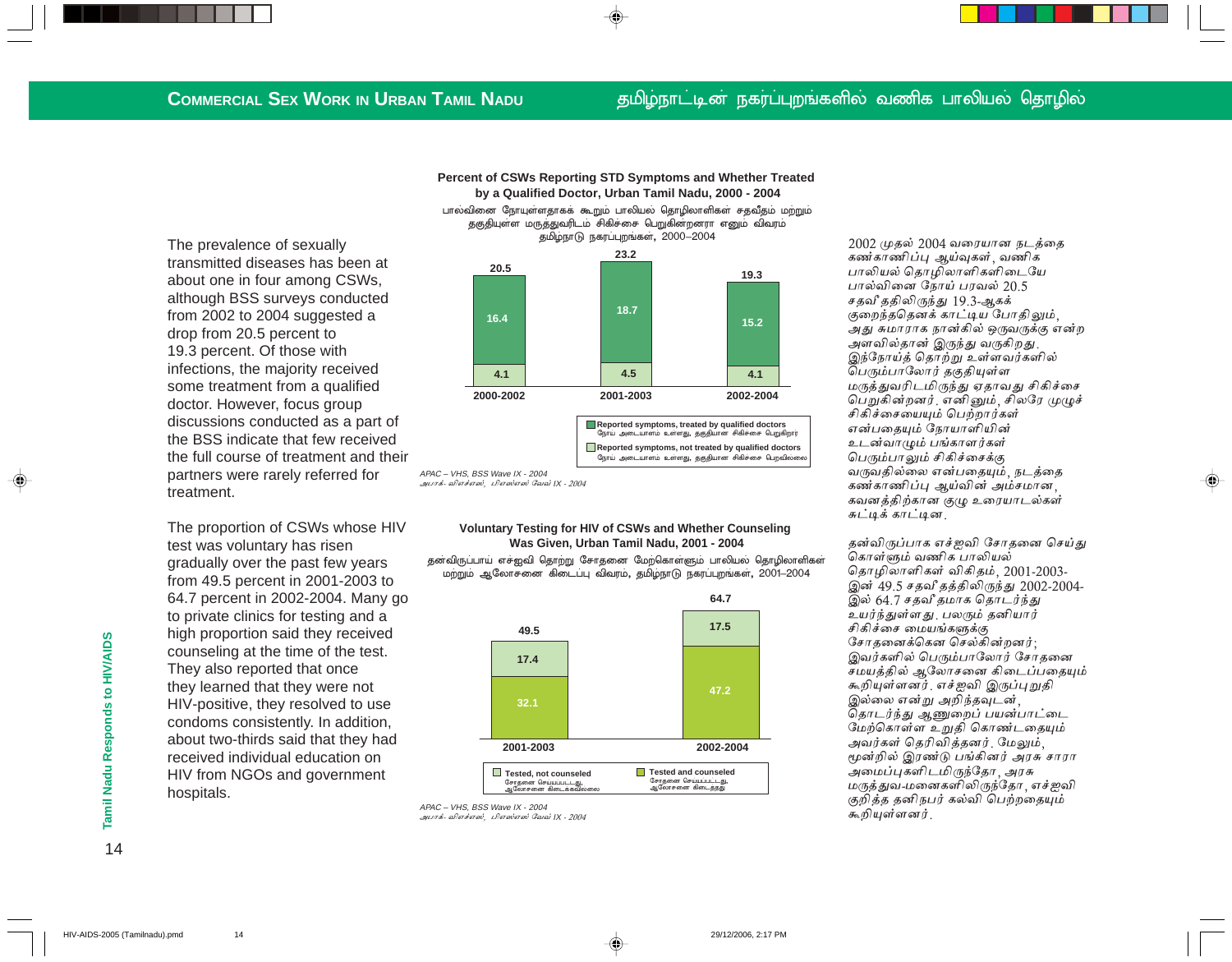**Percent Not Using a Condom in Last Non-regular Sex Who Perceive Themselves to be at Risk of HIV, Urban Tamil Nadu, 2000 - 2004**

எச்ஐவி அபாயம் உள்ளவர்களுடன், தற்செயலாய் நிகழ்ந்த முந்தைய உடலுறவின்போது ஆணுறைப் பயன்பாடு கொள்ளாதவர்கள் சதவீதம், தமிழ்நாடு நகர்ப்புறங்கள், 2000—2004



#### **Percent Exposed to One-to-one Education on HIV/AIDS Urban Tamil Nadu, 2000 - 2004**



ஆணுறைப் பயன்பாடு கொள்ளாதவர்களுக்கு, குறிப்பாக வணிக பாலியல் தொழிலாளிகளுக்கு, பொதுவில் அதிக எச்ஐவி அபாயக்கூறு உணர்வு உள்ளது எனினும், சமீப கால நடத்தை கண்காணிப்பு ஆய்வுகளின்படி, ஆணுறைப் பயன்பாடின்மை அபாயகரமானது என்று உணர்வோர்களின் விகிதம் நிலைத்து நிற்கிறது மபச்சிலை மருந்துகளோ , மருத்துவர்களோ எய்ட்ஸ்-ஐ குணப்படுத்துவது இயலும் என்ற கருத்து அதற்குக் காரணமாகக் கூறுப்படுகிறது.

எச்ஐவி அபாய உணர்வூட்டும் திட்டங்கள் பயனளித்துள்ள போதிலும், ''ஆரோக்கியமான நபர்களிடம் எச்ஐவி தொற்று நேராது'' என்பது போன்ற மனப்பான்மைகள் நடத்தை கண்காணிப்பு ஆய்வுகளில் வெளிப்பட்டன. எச்ஐவி பற்றிய தவறான கருத்துகளை நீக்க, நபர்களுக்கு நேருக்கு நேர் கல்வியளிப்பதன் தேவையை இந்த ஆய்வு முடிவுகள் காட்டுகின்றன.

Among non-users of condoms, perceived risk of HIV is generally high, particularly among CSWs. In recent BSS surveys, however, the proportion of those who perceive non-use of the condom as a risk has stabilized. Reasons given include the opinion that herbal medicines and doctors are now available to treat or cure AIDS.

While HIV awareness campaigns have been successful, attitudes such as "a healthy person cannot get HIV" were expressed in the BSS. These results indicate that there remains a need for one-toone education to dispel misconceptions about HIV.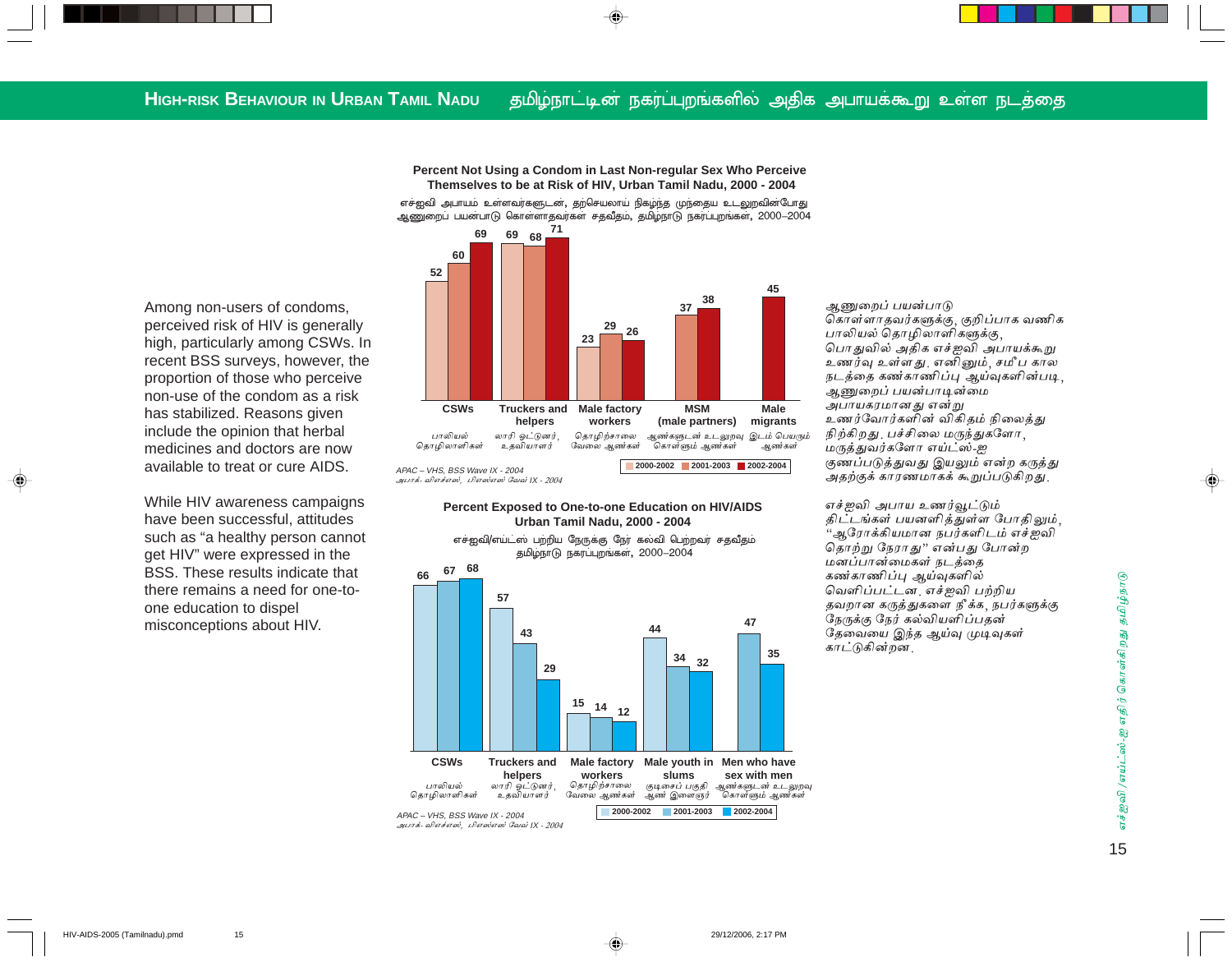Percent Reporting Sex with a Non-regular Partner in the Past Year Urban Tamil Nadu, 1996 - 2004 சென்ற ஆண்டில் வழக்கமல்லாதவருடன் உடலுறவு கொண்டதைத் தெரிவித்தோர்

சதவீதம் தமிழ்நாடு நகரப்புறங்கள், 1996–2004

While there has been a decrease in sex with a non-regular partner among truckers and helpers since 1996-1998, more recent BSS surveys indicate that the proportion has begun to rise again. A similar trend was observed among both male and female factory workers. Such trends clearly show the need for continued HIV education programmes.

BSS data reveal that there has been a general rise in condom use during paid sex among truckers and helpers and male factory workers. This encouraging sign is, however, offset by much lower condom use during casual sex. Among other groups, the increase in condom use in paid sex among male youth in slums has also increased, from 58 percent in 2000 to 85 in 2004.



1996-1998 1997-1999 1998-2000 1999-2001 2000-2002 2001-2003 2002-2004

| Truckers and helpers | $\cdot$ Male factory workers $\sim$ | - Female factory workers |
|----------------------|-------------------------------------|--------------------------|
| லாரி ஓட்டுனர்,       | தொழிற்சாலை                          | தொழிற்சாலை               |
| உகவியாளர்            | வேலை ஆண்கள்                         | வேலை பெண்கள்             |

APAC - VHS, BSS Wave IX - 2004 அபாக விஎச்எஸ், பிஎஸ்எஸ் வேவ் IX - 2004

38

Percent Reporting Condom Use in the Past Year Urban Tamil Nadu. 1996 - 2004

சென்ற ஆண்டில் ஆணுறைப் பயன்பாடு இருந்ததைத் தெரிவித்தோர் தமிழ்நாடு நகரப்புறங்கள், 1996-2004



1996-1998 1997-1999 1998-2000 1999-2001 2000-2002 2001-2003 2002-2004

| Truckers and helpers in paid sex | Truckers and helpers in casual sex |
|----------------------------------|------------------------------------|
| விலைக்குப் பெரும் உடலுறவு        | தற்செயலாய் உடலுறவு கொண்ட           |
| கொண்ட லாரி ஒட்டுனர். உதவியாளர்   | லாரி ஒட்டுனர். உதவியாளர்           |
| Male factory workers in paid sex | Male factory workers in casual sex |
| விலைக்கு உடலுறவு கொண்ட           | தற்செயலாய் உடலுறவு கொண்ட           |
| தொழிற்சாலை வேலை ஆண்              | தொழிற்சாலை வேலை ஆண்                |

APAC - VHS, BSS Wave IX - 2004 அபாக்- விஎச்எஸ், பிஎஸ்எஸ் வேவ் IX - 2004

1996-1998 முதலாக லாரி ஓட்டுனர், உதவியாளர்களுக்கிடையே வழக்கம் அல்லாத பங்காளர்களுடன் கொள்ளும் பாலியல் உறவு குறைந்திருந்த போதிலும், சமீப நடத்தை கண்காணிப்பு ஆய்வுகள், அவ்விகிதம் மீண்டும் அதிகரிக்கத் துவங்குவதை காட்டுகின்றன. தொழிற்சாலைகளில் வேலை செய்யும் ஆண் பெண் இருபாலர்களிலும், அவ்வாறான போக்கே காணப்பட்டது. இவை, இடைவிடாத எச்ஐவி கல்வித் திட்டங்களின் தேவையைத் தெளிவாய்க் காட்டுகின்றன.

லாரி ஓட்டுனர், உதவியாளர்கள், தொழிற்சாலைகளில் வேலை செய்வோரிடையே விலைக்குப் பெறும் உடலுறவில் ஆணுறைப் பயன்பாடு பொதுவில் அதிகரித்து வருவதை, நடத்தை கண்காணிப்பு ஆய்வுகள் தெரிவிக்கின்றன, நம்பிக்கை தரும் இந்த அதிகரிப்புக்கு மாறாக, தற்செயலாய் நிகழும் உடலுறவுகளின்போது ஆணுறைப் பயன்பாடு மிகக் குறைவாக உள்ளது. குடிசைப் பகுதிகளின் இளம் ஆண்கள் போன்ற பிற தொகுப்புகளில், விலைக்குப் பெறும் உடலுறவுகளின்போது, ஆணுறைப் பயன்பாடு 2000-த்தின் 58 சதவீ தத்திலிருந்து 2004-இல் 85 சதவீ தமாக அதிகரித்துள்ளது .

Tamil Nadu Responds to HIV/AIDS

16

HIV-AIDS-2005 (Tamilnadu).pmd  $16$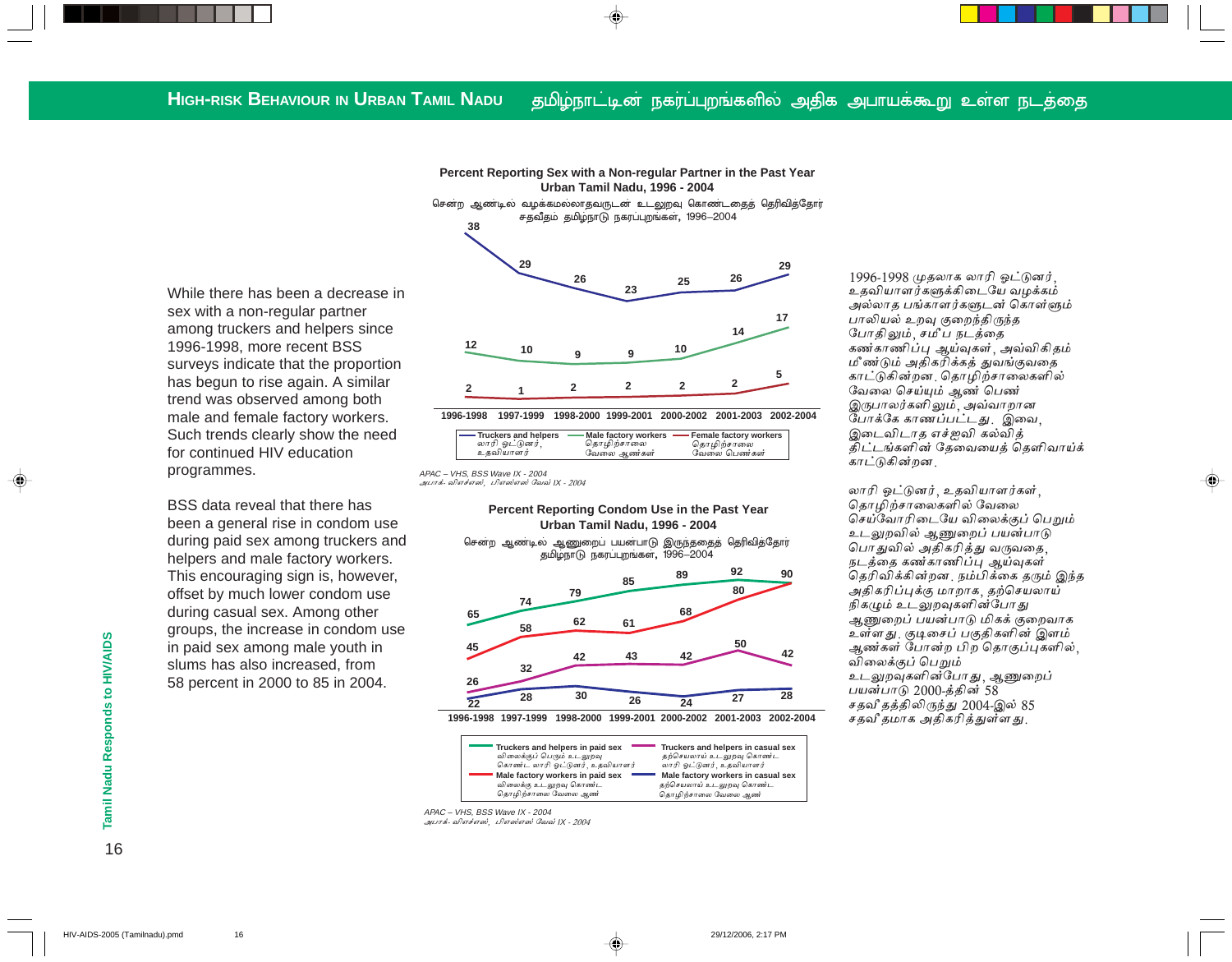## **HIV/AIDS IN RURAL TAMIL NADU**

### மிழ்நாட்டின் கிராமப்புறங்களில் எச்ஐவி/எய்ட்ஸ்

**Percent of Pregnant Women at ANC Sentinel Sites Who Tested Positive for HIV, Tamil Nadu, 2004**

**0.9** கண்காணிப்பு தல பேற்று முன் சிகிச்சை மையங்களில் கண்ட கருவுற்றோர்களில் எச்ஐவி இருப்புறுதி சதவீதம், தமிழ்நாடு, 2004

While HIV infection is often thought of as an urban problem, the threat of HIV is a statewide concern. In fact, testing for infection among women at antenatal care sentinel sites shows that the level of infection is now higher in rural areas than in urban. The presence of the disease throughout a wider geographic area will require increased efforts in HIV/AIDS education, prevention, and care programmes.

Overall knowledge of HIV/AIDS is high, but it is not yet universal in rural areas. Among occupation groups interviewed, females lag noticeably behind males in knowledge about HIV/AIDS. Not surprisingly, the survey also found that condom use with a non-regular partner was very low among females.



#### **Percent Knowing Two Acceptable Ways of Preventing HIV/AIDS Rural Tamil Nadu, 2003**



எச்ஐவி தொற்று பெருமளவில் ஒரு நகர்ப்புறப் பிரச்சனையாகவே கருதப்பட்ட போதிலும், மாநில அளவில் இதன் அபாயம் எச்சரிக்கைக்கு உரியது. உண்மையில், பேற்று முன் சிகிச்சை மையங்களில், தொற்று குறித்து பெண்களிடம் செய்த கண்காணிப்பு தல சோதனைகள் $\, ,$ கிராமப்புறங்களில் நகரங்களைவிட இப்போது அதனளவு அதிகமிருப்பதைக் காட்டுகின்றன. இத்தொற்று அனைத்து இடங்களிலும் பரந்து விரிவதால், எச்ஐவி /எய்ட்ஸ் கல்வி , தடுப்பு , கவனிப்பு திட்டங்களின் அதிகரித்த முயற்சிகள் தேவையையாகின்றன

எச்ஐவி /எய்ட்ஸ் பற்றிய அறிவு எல்லா இடங்களிலும் அதிகம் உள்ளது எனினும், கிராமப்புறங்களில் அது முழுமையானதாக இல்லை. தொழில் முனைவோர்களின் நேர்காணல்களில், எச்ஐவி /எய்ட்ஸ் அறிவில் ஆண்களை விடப் பெண்கள் குறிப்பிடும்படி பின்தங்கி இருந்தனர். எனவே ஆய்வுகளின்படி, பெண்கள், வழக்கமல்லாத நபர்களுடன் கொள்ளும் உடலுறவுகளில், ஆணுறைப் பயன்பாடு மிகவும் குறைவாக இருந்ததில் வியப்பில்லை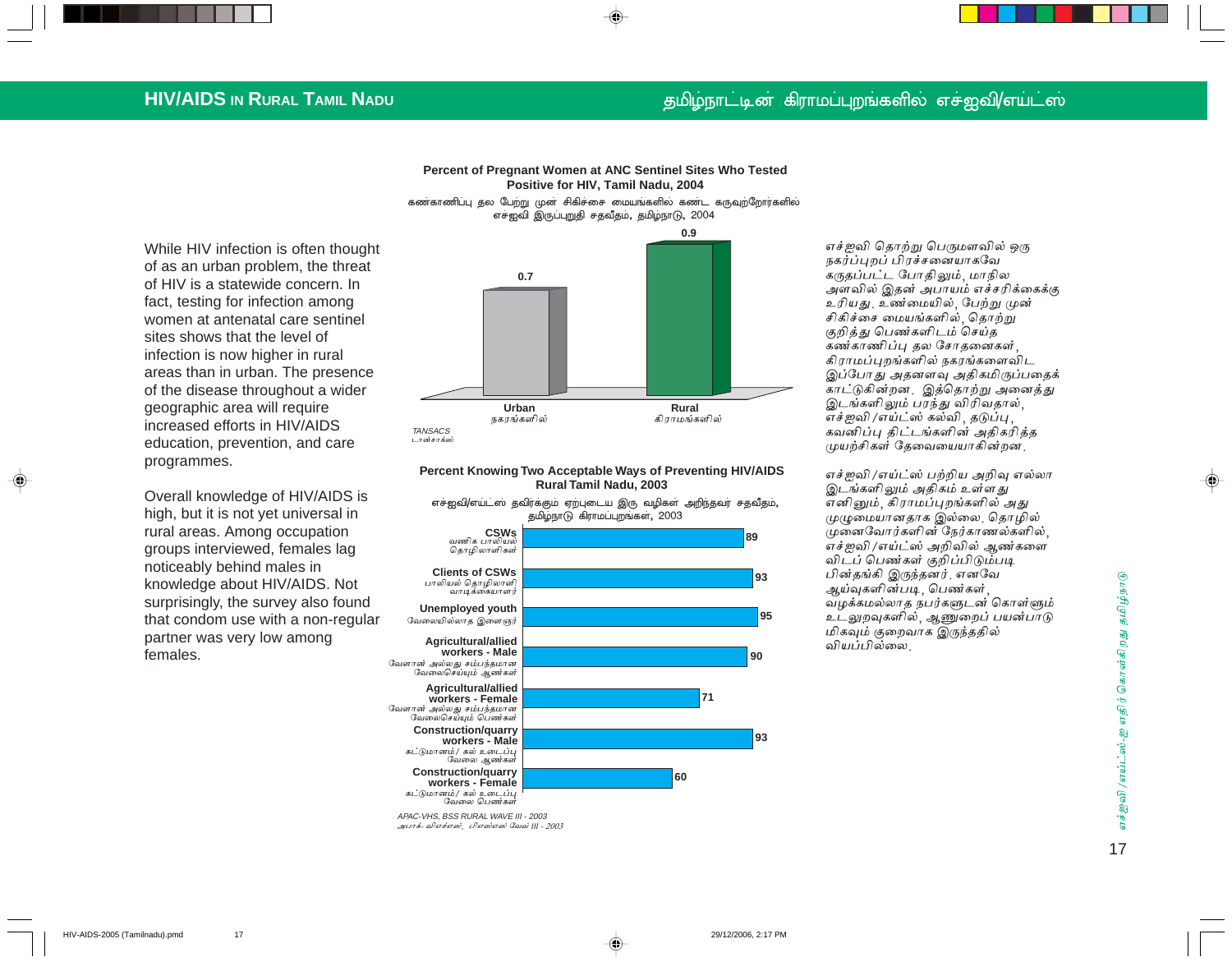### தமிழ்நாட்டின் கிராமப்புறங்களில் எச்ஐவி/எய்ட்ஸ்

## **HIV/AIDS IN RURAL TAMIL NADU**

Percent of CSWs Reporting Condom Use with the Last Non-regular Partner, Rural Tamil Nadu, 1998, 2000, and 2003 கடைசியான வழக்கமல்லாத வாடிக்கைக்கரருடன் ஆணுறையை பயன்படுத்தியது

தெரிவித்த பாலியல் தொழிலாளிகள் சதவீதம், தமிழ்நாடு கிராமப்புறங்கள், 1998, 2000 மற்றும் 2003

The BSS survey results indicate that condom use among CSWs is on the rise. When asked what action they take when a client refuses to use a condom, 78 percent stated that they refuse sex or re-negotiate its use. But 10 percent said they would still have sex and 12 percent would simply raise the price.

In the BSS survey, a group of "mystery clients" was employed to put condom use negotiation of CSWs to a practical test. These "clients" refused condom use and then observed the response of the CSWs. This exercise produced results quite different from condom use reported verbally to interviewers, in that 44 percent of the CSWs agreed to have sex without one. The experience gained in an actual trade setting suggests that intensified counseling is needed.



APAC-VHS. BSS RURAL WAVE III - 2003 அபாக்- விஎச்எஸ், பிஎஸ்எஸ் வேவ் III - 2003

#### Use of the Condom in Actual Practice with "Mystery Clients" Rural Tamil Nadu, 2003

நிச நடைமுறையில் "இரகசிய வாடிக்கையாளருக்கு" ஆணுறைப் பயன்பாடு சதவீதம், தமிழ்நாடு கிராமப்புறங்கள், 2003



APAC-VHS. BSS RURAL WAVE III - 2003 அபாக்- விஎச்எஸ், பிஎஸ்எஸ் வேவ் III - 2003 நடத்தை கண்காணிப்பு ஆய்வுகளின்படி, பாலியல் தொழிலாளர்களிடம் <u>ஆணுறைப் பயன்பாடு அதிகரித்தவாறு</u> உள்ளது வாடிக்கையாளர்கள் ஆணுறைப் பயன்பாடு மறுக்கையில் என்ன செய்வீர்கள் என்று கேட்டபோது. 78 சதவீ த பாலியல் தொழிலாளிகள் உடலுறவை மறுத்ததாகவோ அல்லது மீண்டும் ஆணுறை பயன்பாட்டை வலியுறுத்தியதாகவோ கூறினர். ஆயினும், 10 சதவீ தத்தினர் ஆணுறையின்றி உடலுறவுக்கு இசைந்ததையும் 12 சதவீதத்தினர் அதற்கென அதிகத் தொகை கேட்டதையும் கூறினர்.

நடத்தை கண்காணிப்பு ஆய்வில், பாலியல் தொழிலாளிகள் ஆணுறையை வற்புறுத்துகிறார்களா என்றறிய "இரகசிய வாடிக்கையாளர்களை" அனுப்பி, நடைமுறைச் சோதனை செய்யப் பட்டது. இவ் "வாடிக்கையாளர்கள்" ஆணுறையை மறுத்து பாலியல் தொழிலாளிகளின் பதிலை கவனித்தனர். இச்சோதனை நேர்காணல் கூற்றுகளுக்கு மாறான முடிவுகளைக் காண்பித்தது. அதாவது, பாலியல் தொழிலாளிகளில் 44 சதவீ தத்தினர் ஆணுறையின்றி உடலுறவுக்கு இசைந்தனர். தொழில் பின்னணியில் நிதரிசனமாக அறியப்பட்ட இவ்வனுபவம், தீவிர கலந்தாலோசனைகளுக்கான தேவையை உணர்த்துகிறது.

18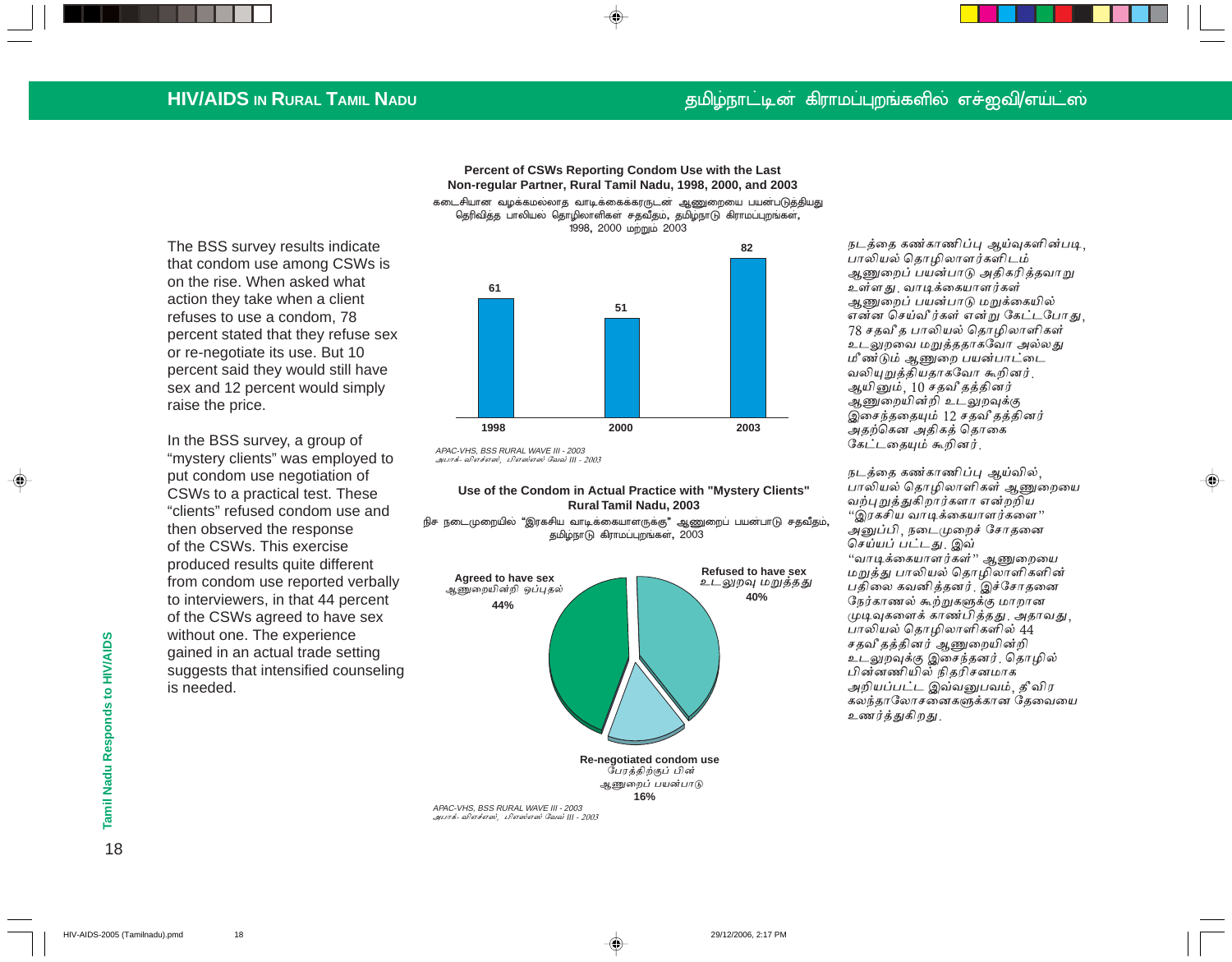## தமிழ்நாட்டின் கிராமப்புறங்களில் எச்ஐவி/எய்ட்ஸ்

## **HIV/AIDS IN RURAL TAMIL NADU**

Percent Reporting Sex with a Non-regular Partner in the Past Year Rural Tamil Nadu, 1998, 2000, and 2003

கடந்த ஆண்டில் வழக்கமல்லாத நபருடன் உடலுறவு கொண்டதை தெரிவித்தோர் சதவீதம், தமிழ்நாடு கிராமப்புறங்கள், 1998, 2000 மற்றும் 2003

According to the BSS, from 2000 to 2003, there was a steep decline in the percentage of men who have had sex with a non-regular partner in the past year. This decrease was observed in a variety of occupation groups. In group discussions, many said that they only engage in casual sex rather than paid sex due to the fear of HIV/AIDS. Casual partners were thought to pose no threat of HIV. This misconception may expose many to the threat of infection or passing undiagnosed HIV to their partners.

The BSS also suggests that the rising awareness of HIV may also have led to increased condom use during sex with a non-regular partner. Between the 1998 and 2003 surveys, condom use among different occupation groups increased sharply from a range of 15 to 21 percent to 34 to 44 percent.



#### Percent Reporting Condom Use with the Last Non-regular Partner Rural Tamil Nadu, 1998, 2000, and 2003

கடைசியாக வழக்கமல்லாத பங்காளியுடன் ஆணுறைப் பயன்பாடு தெரிவித்தவர் சதவீதம், தமிழ்நாடு கிராமப்புறங்கள், 1998, 2000 மற்றும் 2003



APAC-VHS, BSS RURAL WAVE III - 2003 அபாக்- விஎச்எஸ், பிஎஸ்எஸ் வேவ் III - 2003 நடத்தை கண்காணிப்பு ஆய்வுகளின்படி, 2000 முதல் 2003 வரை, வழக்கமல்லாத பங்காளர்களுடன் உடலுறுவு கொள்ளும் ஆண்களின் சதவீ தம் கடந்த ஆண்டில் வெகுவாய்க் குறைந்தது. பல்வேறான தொழிற் தொகுதிகளில் இத்தகைய சரிவு காணப்பட்டது. எச்ஜவி/எய்ட்ஸ் ஏற்படுத்திய பயத்தால் விலைக்குக் கிடைக்கும் உடலுறவுக்குப் பதிலாக, தற்செயலாய் நிகழும் உடலுறவுகளையே கொள்வதாய் பலரும் கூறினர். தற்செயல் உடலுறவில் பங்காளர்களிடமிருந்து எச்ஜவி அபாயம் நேராது என்னும் நம்பிக்கை காணப்பட்டது. இத்தவறான கருத்து பலரை தொற்று அபாயத்திற்கு ஆளாக்கலாம் அல்லது தெரிய வந்திராத எச்ஜவி தொற்றை அவர்கள் பங்காளர்களுக்கு அளிக்கவும் கூடும்.

எச்ஐவா பற்றாய அதாகராத்த அறாவு, வழக்கமல்லாத பங்காளர்களுடன் கூடுகையால், ஆணுறைப் பயன்பாட்டை அதாகராத்து இருக்கலாம் என்பதை நடத்தை கண்காணாப்பு ஆய்வுகள் சுட்டிக் காட்டுகான்றன, 1998-க்கும் 2003-க்கும் இடையேயான ஆய்வுகள். பல்வேறு தொழாற் பகுதாகளால், ஆணுறைப் பயன்பாடு 15-லாருந்து 21 என்ற சதவீ தத்தாலாருந்து 34- லாருந்து 44 என்ற சதவீ தமாக கௌாவாய் உயர்ந்ததைக் காட்டுகான்றன.

எச்ஜவி /எய்ட்ஸ்-ஐ எதிர் கொள்கிறது தமிழ்நாடு 19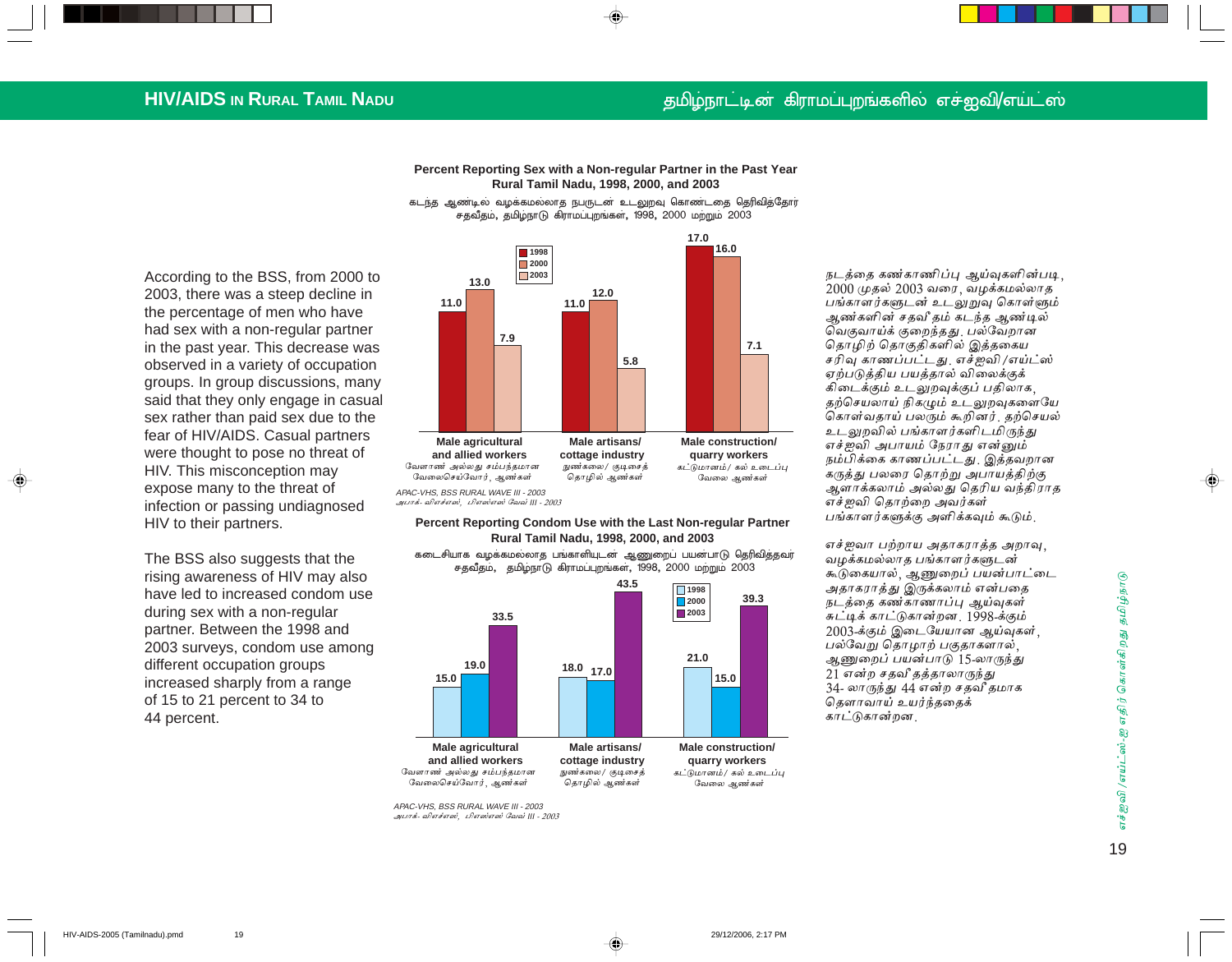## **HIV/AIDS IN RURAL TAMIL NADU**

## தமிழ்நாட்டின் கிராமப்புறங்களில் எச்ஐவி/எய்ட்ஸ்

Individual counseling is an effective means of dispelling myths about HIV/AIDS. While more widespread information activities are a challenge, their benefits will have a long-lasting effect.

HIV/AIDS has no greater ally than the stigma that often accompanies it. Fear of consequences, such as being shut out of home, job, and village prevents many from seeking a HIV test or availing themselves of care and support networks. While the majority consider HIV to be shameful, two-thirds or more of the groups interviewed no longer believe that there is a need to isolate HIV-positive people from society. This is a hopeful sign for acceptance of those with the disease.



APAC-VHS, BSS RURAL WAVE III - 2003 அபாக்- விஎச்எஸ், பிஎஸ்எஸ் வேவ் III - 2003

Attitudes towards HIV-positive People, Rural Tamil Nadu, 2003



⊕

அபாக்- விஎச்எஸ், பிஎஸ்எஸ் வேவ் III - 2003

தனிநபர் முறையில் அளிக்கப்பட்ட கலந்தாலோசனைகள் எச்ஜவி /எய்ட்ஸ் பற்றிய தவறான கருத்துகளை நீக்க வல்லன. பரந்த விவரமளிப்ப செயல்பாடுகள் மேற்கொள்வது கடினமேயாயினும், அவற்றால் விளையும் நன்மைகள் பலகாலத்திற்கு நீ டித்திருக்கும்.

எச்ஜவி /எய்ட்ஸ் என்பதால் அதோடு ஒட்டியுள்ள களங்கம்தான். இத்தொற்றுக்கு மிகவும் உதவும் செயல் வீடு, வேலை, ஊர் இவற்றை விட்டு வெளியேற்றப் படுவோம் என்ற பயத்தால் பலரும் எச்ஜவி சோதனையையோ, கவனிப்பு மற்றும் ஆதரிப்பு அமைப்புகளின் சேவைகளையோ நாடுவகில்லை. பெரும்பாலோர் எச்ஐவி தொற்றினை வெட்கக் கேடு என்று கருதினாலும், நேர்காணல் செய்யப்பட்ட குழுக்களில் மூன்றில் இரண்டு பங்கினர். எச்ஜவி இருப்புறுதி உள்ளோரை சமுதாயத்திலிருந்து தள்ளி வைப்பதை தேவை என்று இப்போது நம்பவில்லை. இந்நோயாளிகளின் ஏற்பிற்கு இது நம்பிக்கை கரும் நல்ல அறிகுறியாகும்.

♠

Tamil Nadu Responds to HIV/AIDS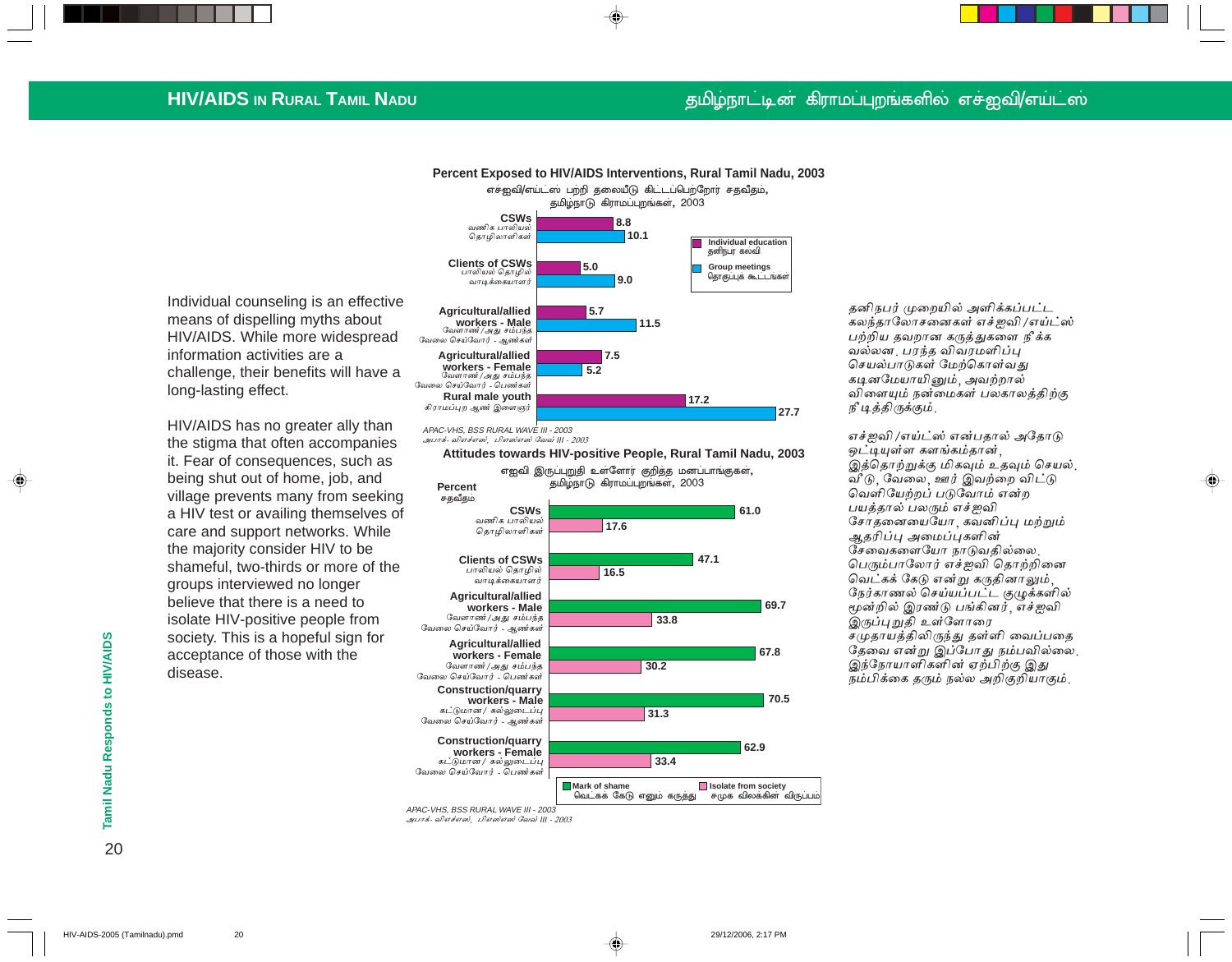In the 1980s, following reports of HIV/AIDS in Western countries, the government of Tamil Nadu began testing patients at two medical colleges, with the assistance of the Indian Council of Medical Research (ICMR). As a result, some of the first cases of HIV in India were detected, along with similar discoveries in Mumbai. In 1992, a State AIDS Cell (SAC) was established with World Bank funding. Two years later, SAC was converted into the Tamil Nadu **State AIDS Control Society** (TANSACS) as a Registered Society. Since its inception, TANSACS has proven itself a leader in the field of HIV/AIDS in India.

The Society's activities include awareness campaigns, HIV testing at sentinel sites, blood safety and training, targeted interventions, free treatment of STDs at 57 clinics statewide. PPTCT centres, and care and support. TANSACS includes NGOs on its Executive Committee. One slot is also reserved for a HIVpositive person. TANSACS also supports 98 NGOs. Decisions on funding proposals are taken quickly to maximize the effectiveness of NGO partners. All of the districts in Tamil Nadu are covered through NGO grants.

 $21$ 



மேல்நாடுகளில் எச்ஜவி /எய்ட்ஸ் பற்றிய அறிக்கைகள் வரக் கொடங்கவும். தமிழ்நாடு அரசு, 1980-இல் இன்டியன் கவுன்சல் ஆஃப் மெடிகல் ரிசர்ச் (ஐசிஎம்ஆர்) உதவியுடன், இரு மருத்துவக் கல்லாரிகளில் நோயாளிகளை சோகனை செய்யக் துவங்கியது. அதன் விளைவாக, பாரகக்கின் முகல் எச்ஜவி நிகம்வுகள் இம்மாநிலத்தில் கண்டுபிடிக்கப் பட்டன. .<br>இது போன்ற நிகழ்வுகள் மும்பையிலும் அப்போது காணப்பட்டன. 1992-இல் உலக வங்கி நிகியதவியடன் மாநில எய்ட்ஸ் ஆய்வுக் குழு (ஸாக்) அமைக்கப்பட்டது. ஈராண்டுகளுக்குப் பிறகு, அக்குமு தமிழ்நாடு மாநில எய்ட்ஸ் கட்டுப்பாடு சங்கம் (டான்சாக்ஸ்) என்ற பகிவு செய்யப்பட்ட அமைப்பாக மாற்றப்பட்டது. துவக்கக்கிலிருந்தே டான்சாக்ஸ் எச்ஜவி /எய்ட்ஸ் துறையில் பாரதத்தின் முன்னோடி என்பதை நிரூபிக்கு வந்துள்ளது

இக்கமகத்தான் செயல்பாடுகளால் இவை அடங்கும்: வாழாப்புணர்வு செயல் <u>காட்டங்கள்</u> கண்காணாப்பு கலங்களால் .<br>எச்ஜவா சோகனைகள்<sub>.</sub> இரக்கப் பாதுகாப்பும் பயாற்சாயும், இலக்குடன் கூடிய தலையீடுகள், மாநாலக்கான் 57 சாகாச்சை மையங்களால் இலவச பால்வானை நோய் மருத்துவம். பெற்றோர்களாமாருந்து குழந்தைகளுக்கு நோய் கொற்றுக் கடுப்பு மையங்கள் .<br>கவனாப்பும் உதவாயும். டான்சாக்ஸ் நார்வாகக் குழுவால் அரசு சாரா .<br>அமைப்பகளும் உள்ளன. மேலும் இதால் ஓர் இடம் எச்ஜவா இருப்பு உள்ள நபருக்கென ஒதுக்கப் பட்டுள்ள து மேலும், டான்சாக்ஸ் 98 அரசு சாரா அமைப்புகளை ஆதராக்காறது. பங்கு கொள்ளும் அரசு சாரா அமைப்புகள் அதாக அளவால் பயனளாக்குமாறு, நாதாக்கான முன்னங்கள் மீ து முடிவுகள் துராகமாக எடுக்கப் படுகான்றன. *க*மாம்நாட்டின் எல்லா மாவட்டங்களாலும் அரசு சாரா அமைப்புகளுக்கு மானாயம் வழங்கும் காட்டம் செயலால் உள்ள கட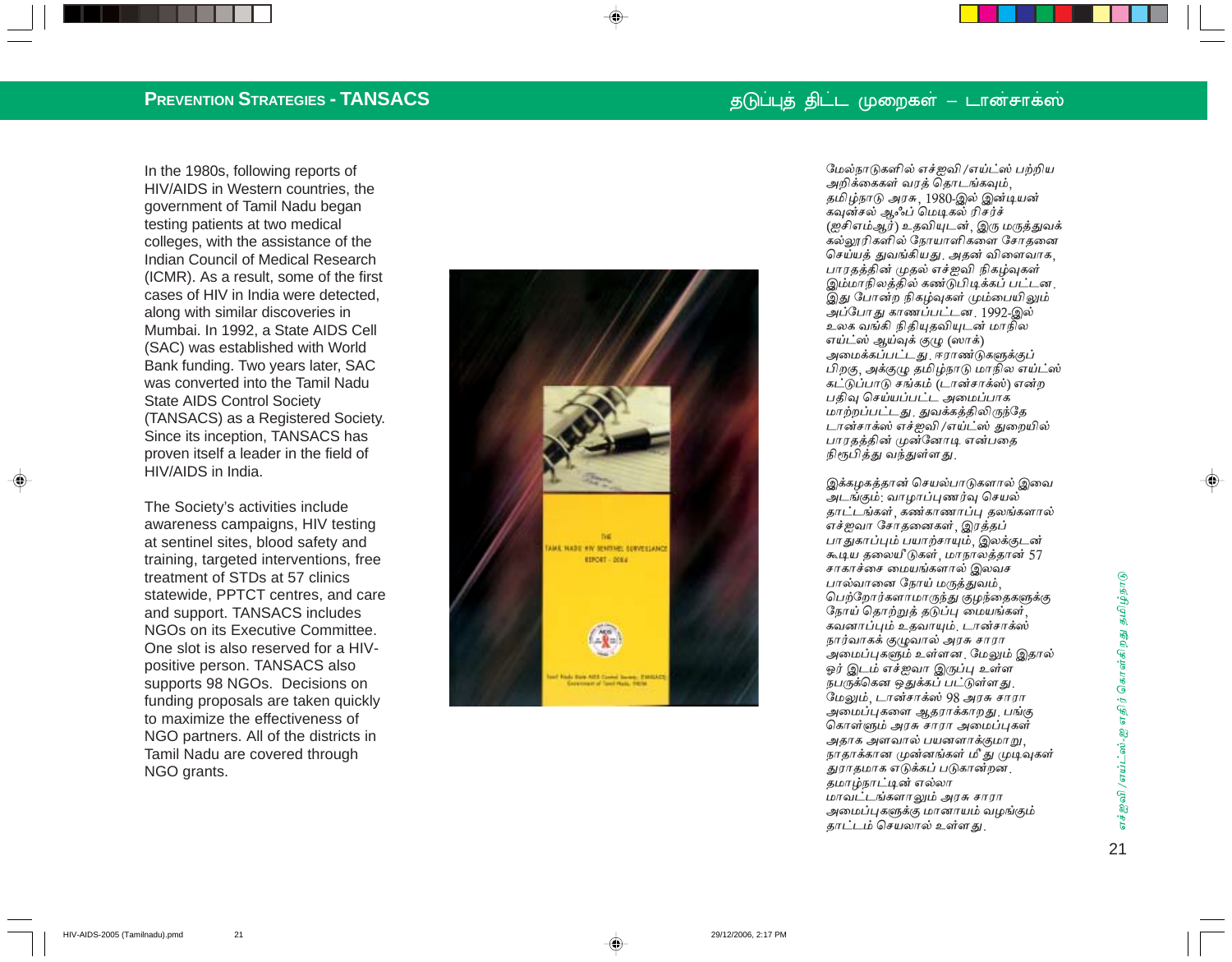## தடுப்புத் திட்ட முறைகள் – ஏபிஏசி/விஎச்எஸ்

### **PREVENTION STRATEGIES - APAC/VHS**

In 1995, the AIDS Prevention and Control (APAC) programme was established with funding from USAID to reduce HIV transmission in Tamil Nadu. APAC is administered by Voluntary Health Services (VHS), Chennai, an NGO with over 50 years of health management experience. APAC-VHS works with many NGOs in the state through targeted interventions among high-risk populations. Other programmes include STD prevention and control, behaviour change communication, and condom promotion. APAC-VHS has trained and worked closely with district NGOs to develop and implement strategies for safer commercial sex. A large number of educational materials on HIV/AIDS has been produced and distributed. Through 2003, the Prevention Along the Highway (PATH) project has conducted about 700,000 group sessions with truck crews on HIV and STDs.

In its second phase (2002-07), APAC-VHS has added care and support activities and workplace interventions to its programmes. The accompanying map shows the locations of APAC-VHS activities across the state.

In Tamil Nadu, APAC-VHS works with 55 NGOs and private institutions. 2002 - 2003

தமிழ்நாட்டில், ஏபிஏசி–விஎச்எஸ் 55 அரசு சாரா அமைப்புகள் மற்றும் தனியார் நிறுவனங்களுடன் செயல்படுகிறது.  $2002 - 2003$ 



தமாழ்நாட்டில் எச்ஜவா தொற்று பரவுவதைக் குறைக்க, 1995-இல் யூஎஸ்எய்ட் நாதாயுதவாயுடன் எய்ட்ஸ் தடுப்பு மற்றும் கட்டுப்பாடு (அபாக்) தாட்டம் ஏற்படுத்தப் பட்டது. சென்னையால் 50 ஆண்டுகளுக்கு அதாகமாக சுகாதார மேலாண்மை அனுபவமுடைய, தன்னார்வ சுகாதார சேவைகள் (வாஎச்எஸ்) என்னும் அமைப்பு ஏபாஏசா-ஐ நார்வகாக்காறது. மாநாலத்தால் ஏபாஏசா வாஎச்எஸ் பல அரசு சாரா அமைப்புகளுடன் இணைந்து, அதாக அபாயக்கூறு மக்களாடையே, இலக்குடன் கூடிய தலையீடுகளைச் செய்து வருகாறது. பாலாயல் நோய் தடுப்பு மற்றும் கட்டுப்பாடு, நடத்தை மாறுதல் பற்றாய வாவரப் பராமாற்றம். ஆணுறைப் பயன்பாட்டை அதாகராக்கச் செய்வது இவை பாற தாட்டங்களால் அடங்குபவை. பாதுகாப்புடைய வணாக பாலாயல் உறவுகளுக்கென செயல் தாட்டங்களை உருவாக்குவதற்கும் அமல் படுத்துவதற்கும். ஏபாஏசா-வாஎச்எஸ் மாவட்ட அரசு சாரா அமைப்புகளுடன் இணைந்து செயல் புராகாறது. பெருமளவாலான எச் ஜவா எய்ட்ஸ் கல்வாத் தகவல் பொருட்கள் உருவாக்கப்பட்டு வானாயோகாக்கப் பட்டன. 2003 முழுதும், நெடுஞ்சாலைகள் எங்கும் நோய்தடுப்பு(பாத்) என்னும் தாட்டம். லாரா பணாயாளர்களுடன் சுமார் 700,000 குழுக் கூட்டங்கள் நடத்தர். எச்ஜவா மற்றும் பால்வானை நோய்கள் பற்றா, கலந்துரையாடல் வகை வாவரமளாப்பு செய்துள்ளது.

எய்ட்ஸ் கடுப்பு மற்றும் கட்டுப்பாடு கிட்டம் கன்னார்வ சுகாகாா சேவைகள் இவற்றின் கூட்டமைப்பான ஏபிஏசி -விஎச்எஸ், தனது இரண்டாவது கட்டத்தில் (2002-07), கவனிப்பு மற்றும் அகரவு செயல்முறையையும், பணியிட நற்றலையீடுகளையும் திட்டத்தில் சேர்க்குள்ளது. உடனுள்ள படம் மாநிலப் பரப்பில் அமைந்த அபாக்-விஎச்எஸ் பணிபுரியும் இடங்களைக் காட்டுகிறது.

Tamil Nadu Responds to HIV/AIDS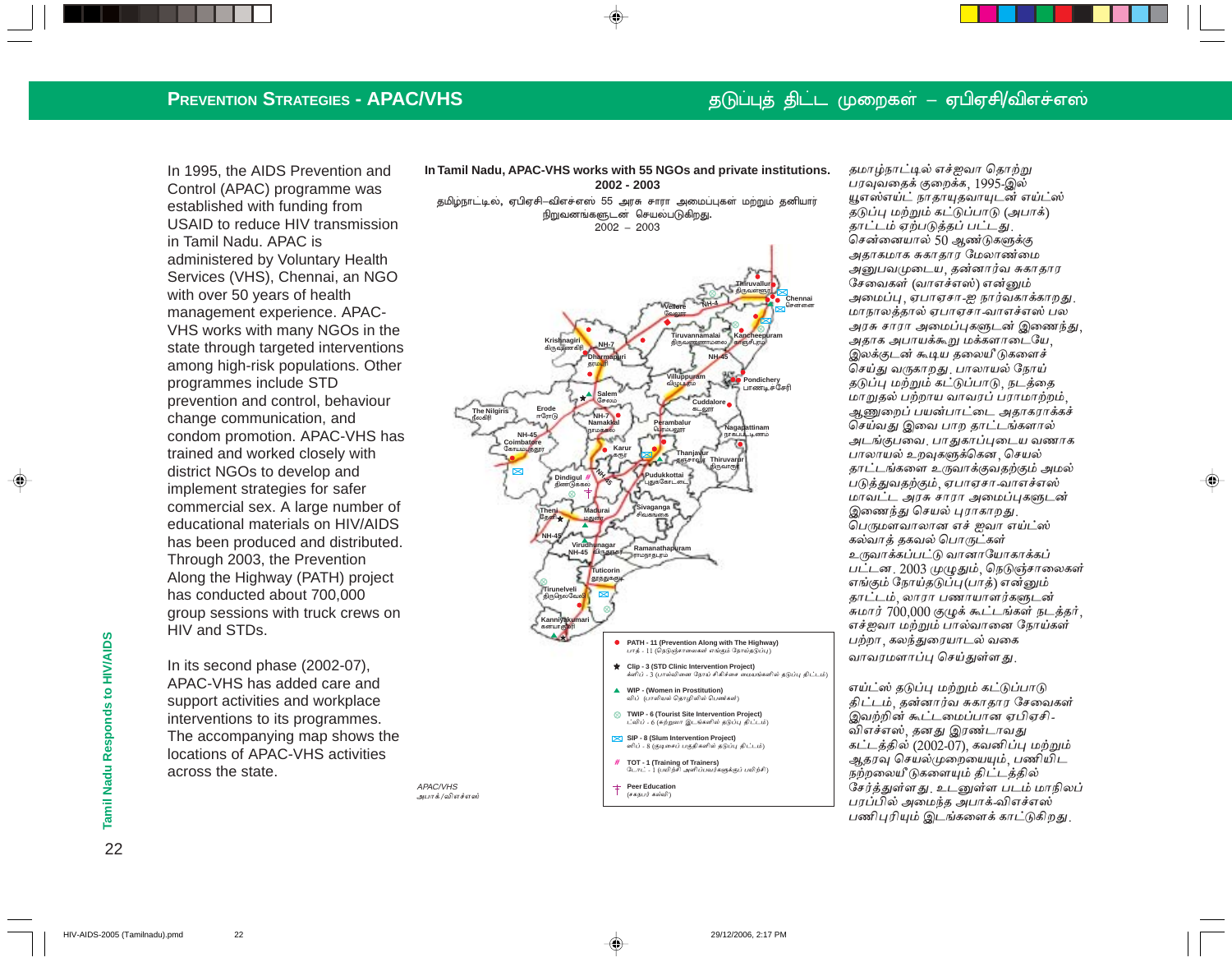### தடுப்புத் திட்ட முறைகள் – தாய்

## **PREVENTION STRATEGIES - TAI**

In April 2004, the Tamil Nadu AIDS Initiative (TAI) began a programme to prevent HIV and improve the health and quality of life of CSWs in 11 districts in the state. The project is funded by the Bill & Melinda Gates Foundation, partnering with over 24 NGOs, and is administered by VHS.

TAI, which also means "mother," takes an inclusive, human-rights based approach to prevention and care activities. Some 41 clinics have been set up to provide health services to CSWs. The programme also distributes condoms and conducts trainings.

TAI has created 24 centers, called "Natpukoodam" (Friend's Clubs) for sex workers to gather for social and educational activities. Often shunned by family and society, the clubs provide a welcoming and supportive environment while reinforcing safe behaviour and improving the quality of life.

**Districts Where TAI Implements Prevention Programmes, 2004** தாய் நிறுவனம் தடுப்பு திட்டங்கள் மேற்கொள்ளும் மாவட்டங்கள், 2004



**TAI also produces a variety of informational materials.** தாய் நிறுவனம் பல வகைத் தகவல் பொருட்களையும் உருவாக்குகிறது.



ஏப்ரல் 2004-இல், தமிழ்நாடு எய்ட்ஸ் இனிஷியேடிவ் அல்லது தாய் என்னும் அமைப்பு , எச்ஐவி தடுப்பிற்கும் வணிக பாலியல் தொழிலாளிகளின் சுகாதாரம் மற்றும் வாழ்க்கைத் தரத்தை உயர்த்தவும், மாநிலத்தின் 11 மாவட்டங்களில் ஒரு திட்டத்தை மேற்கொண்டது. பில் அண்ட் மெலிண்டா கேட்ஸ் ஃபௌண்டேஷன் நிதியுதவி பெறும் இத்திட்டத்தில் 24 அரசு சாரா அமைப்புகள் பங்கு பெறுகின்றனர்<sub>.</sub> இது விஎச்எஸ் நிர்வாகத்தின் கீழ் உள்ளது.

தமிழில் ''அன்னை'' என்று பொருள்படும் பெயருடைய தாய் நிறுவனம், தடுப்பு மற்றும் கவனிப்பு செயல்களை <sub>,</sub> மக்களுக்காக மனித உரிமை அடிப்படையிலும் மேற்கொள்கிறது. வணிக பாலியல் தொழிலாளிகளின் சுகாதார சேவைகளுக்கென சுமார் 41 சிகிச்சை மையங்கள் அமைக்கப் பட்டுள்ளன. தவிரவும் ஆணுறை வினியோகமும், பயிற்சி அளிப்புகளும் இத்திட்டத்தில் உள்ளன.

வணிக பாலியல் தொழிலாளிகள்<sub>,</sub> சமூக மற்றும் கல்வி செய்லபாடுகளுக்கென கூடும் இடமாக, "நட்புக் கூடம்" என்ற பெயர் கொண்ட $24$  மையங்களை தாய் ஏற்படுத்தி உள்ளது. குடும்பங்களாலும் சமூகத்தாலும் ஒதுக்கப்பட்ட இவர்களுக்கு, இக்கூடங்கள் நல்வரவும் ஆதரவும் உள்ள சூழ்நிலையைத் தருகின்றன, தவிரவும், பாதுகாப்புடைய நடத்தையை வலியுறுத்தவும், வாழ்க்கைத் தரத்தை உயர்த்தவும் செய்கின்றன.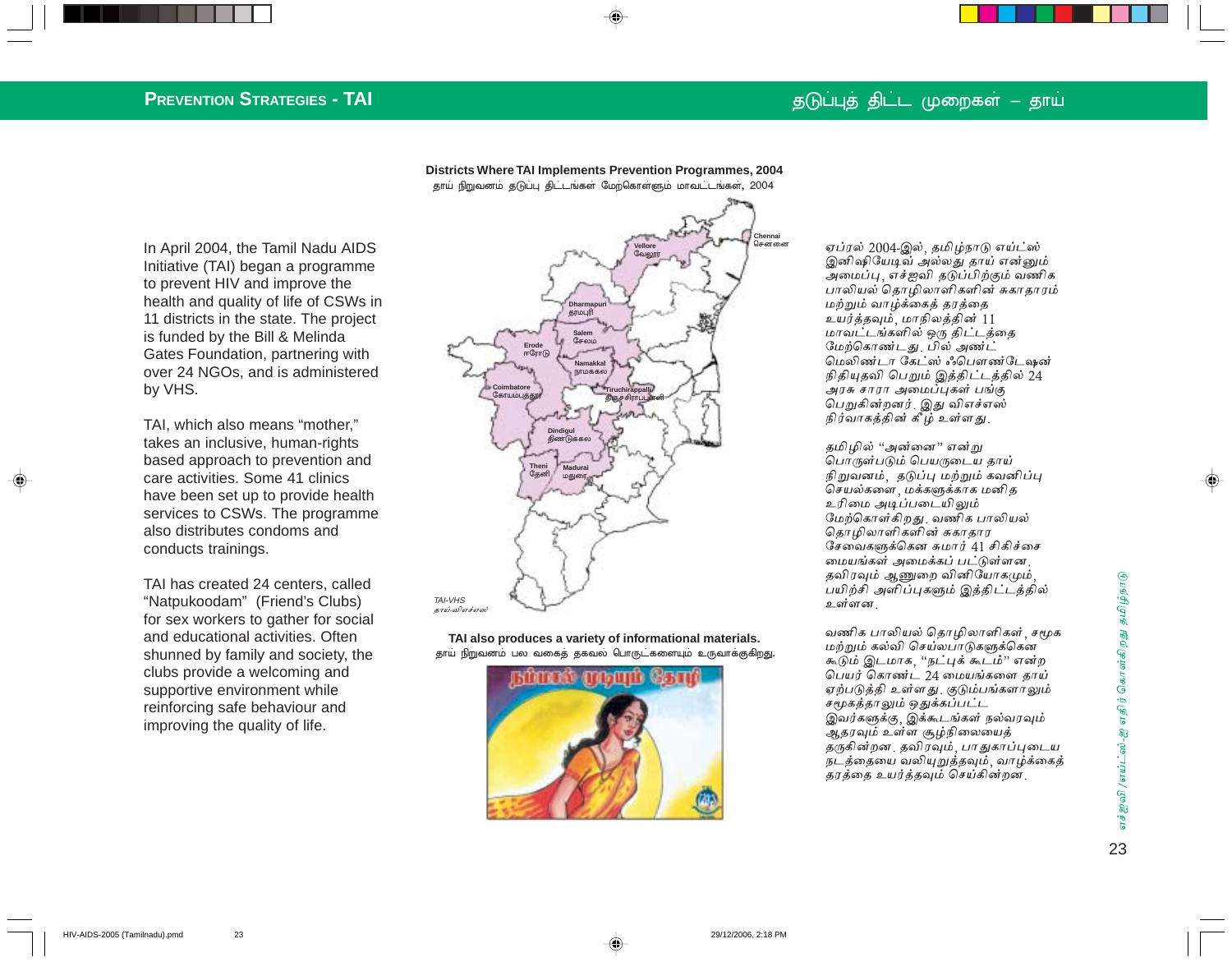♠

Population Services International (PSI), with funding from the Bill & Melinda Gates Foundation and USAID, works with CSWs and their clients to prevent the spread of HIV and STDs. Activities include behaviour change outreach with high-risk men; social marketing of condoms in high-risk areas to increase availability and reduce stigma associated with condoms; STD services; and educational campaigns.

Operation Lighthouse, a PSI project, funded by USAID, carries out communication and service provision activities for vulnerable groups associated with port facilities. The project works in 12 major port cities, including Chennai. Targeted media campaigns feature the characters "Pulli Raja" and "Balbir Pasha" who engage in high-risk behaviour. The project has documented notable success, including increased condom access and creation of mobile VCT facilities.

There are many other organizations working to fight HIV in Tamil Nadu, such as Family Health International, USA, which works with children and AIDS orphans.

பில் அண்ட் மெலிண்டா கேட்ஸ் ஃபௌண்டேஷன் மற்றும் யூஎஸ்எய்ட் நிதியுதவியுடன் பாபுலேஷன் சர்வீசஸ் இன்டர்நேஷனல் (பிஎஸ்ஐ) என்னும் அமைப்பு, எச்ஐவி மற்றும் பால்வினை நோய் பரவுதலைத் தடுப்பதற்கென, வணிக பாலியல் தொழிலாளிகளுடனும் அவர்களின் வாடிக்கையாளர்களுடனும் செயலாற்றுகின்றது அச்செயல் திட்டங்களில் இவை அடங்கும்: அதிக அபாயக்கூறு நடத்தை ஆண்களின் வழிவகைகளை மாற்ற வலியச் சென்று விவரமளித்தல், அதிக அபாயமுள்ள இடங்களில் ஆணுறைகளின் கிடைப்பை அதிகரிக்க சமூகரீ தியில் விற்பனை ஏற்படுத்துதல் மற்றும் ஆணுறைப் பயன்பாட்டை இழிவாகக் கருதுவதைக் குறைத்தல், பால்வினை நோய் சம்பந்தமான சேவைகள், கல்வித் திட்டங்கள்<sub>.</sub>

யூஎஸ்எய்ட் நிதியுதவியுள்ள 'ஆபரேஷன் லைட்ஹவுஸ்' என்னும் மற்றொரு பிஎஸ்ஐ திட்டம், துறைமுக வேலை சம்பந்தப்பட்ட அபாயம் சாத்தியமான குழுக்களில், விவரமளிப்பும் சேவை வழங்கல்களையும் மேற்கொண்டுள்ளது. சென்னை உட்பட 12 பெரிய துறைமுக நகரங்களில் இத்திட்ட நடவடிக்கைகள் உள்ளன. கவனம் பெறவேண்டியவர்களுக்கு விவரம் கிடைப்பது கருதி, ஊடகத்தின் நிகழ்ச்சிகளாக, அதிக அபாயக்கூறு உடைய நடத்தைப் பாத்திரங்களான "புள்ளி ராஜா", "பல்பீர் பாஷா" போன்றவை உருவாக்கப் பட்டன. இத்திட்டத்தின் கண்கூடான வெற்றிகளில் ஆணுறைகளை அதிகம் பெறுவதும், நடமாடும் விஸிடி வசதிகள் ஏற்பட்டதும் குறிப்பிடத் தக்கவை ஆகும்.

ஃபாமிலி ஹெல்த் இன்டர்நேஷனல்-அமெரிக்கா, சிறுவர்களுக்கும் எய்ட்ஸ் காரணத்தால் அனாதை ஆனவர்களுக்கும் பணிகள் புரிவது போல, இன்னும் பல நிறுவனங்களும் தமிழ்நாட்டில் எச்ஐவி-ஐ எதிர்த்துப் போராடுவதில் செயல் புரிகின்றன.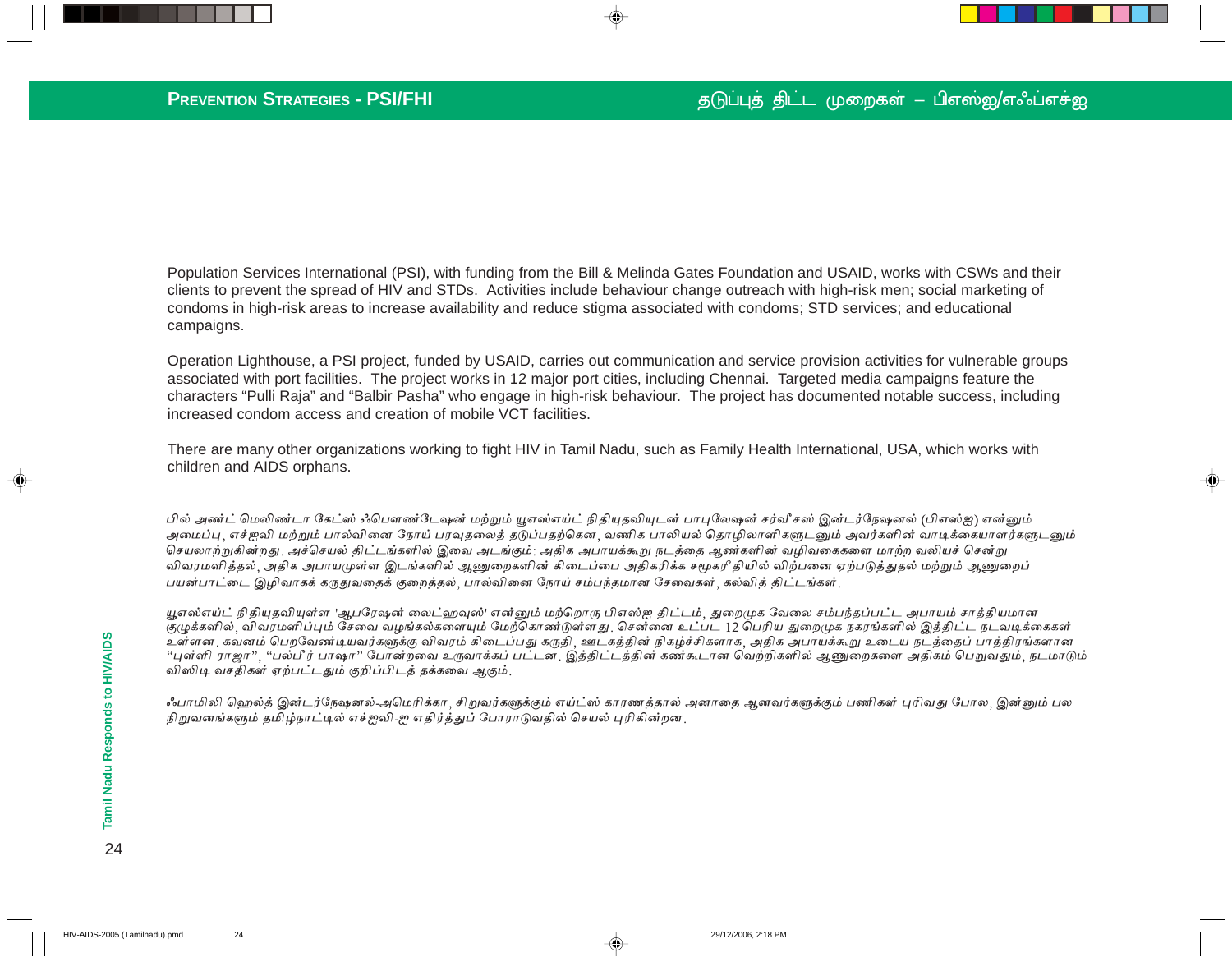### **CARE AND SUPPORT**

The Indian Network for People Living with HIV/AIDS (INP+) is an NGO that represents the needs of people living with HIV/AIDS (PLHAs) to improve their quality of life and counteract HIV-related stigma. Its programmes include the Family Counseling Center (FCC) at the Government Hospital of Thoracic Medicine, Chennai, a fullservice counseling, support, testing, and antiretroviral (ART) treatment facility. The FCC provides patients and their families with positive living counseling, ART support, and refers them to resources in their communities. Positive Living Centers established in the high prevalence district of Namakkal provide care and support to PLHAs.

The Population Foundation of India (PFI) is the Principal Recipient of grants from the Global Fund to Fight AIDS, Tuberculosis, and Malaria. This grant is to provide care and support to those put on ART by TANSACS at major public health institutions and district hospitals. This project is being implemented by its PFI partners the Freedom Foundation, EngenderHealth, the Confederation of Indian Industry, and INP+.

#### People Served at Positive Living Centres, Namakkal, 2003 - 2004 நாமக்கல் நல்வாழ்வு மையங்களில் சேவை பெற்ற மக்கள், 2003 – 2004



எச்ஜவி /எய்ட்ஸ் உள்ள மக்களின் தேவைகளை கவனிக்கவும் அவர்கள் வாழ்க்கைத் தரத்தை உயர்த்தவும். எச்ஐவி தொற்றை இழுக்காக கருதுவதற்கு எதிர்வினை செய்யவும் மேற்கொண்ட அரசு சாரா அமைப்பு எச்ஜவி /எய்ட்ஸ்-உடன் வாழும் மக்களுக்கான பாரத வலையமைப்பு(சுருக்கமாக, ஜஎன்பி+) ஆகும். அகன் கிட்டங்களில் சென்னையின் அரசு நெஞ்சு சார்வு சிகிச்சை மருத்துவமனையில் அமைந்த, குடும்ப கலந்தாலோசனை மையம் (எஃப்ஸிஸி) ஒன்றாகும், இம்மையம் முழுமையுடைய கலந்தாலோசனை சேவை. உதவி, சோதனை, தடுப்புக்கான ஏஆர்டி எனும் மருத்துவ வசதி இவற்றை அளிக்கிறது. நோயாளிகளுக்கும் அவர்கள் குடும்பக்கினருக்கும் நோயுடன் வசிப்பதற்கான ஆலோசனைகள் நோய் எதிர்ப்பு மருத்துவ வசதி, சமூகத்தில் உள்ள பிற சேவை/வசதிகளுக்கு வழிக்குறிப்பு ஆகியவைகள் இம் மையக்கிலிருந்து கிடைக்கின்றன . தொற்றின் பரவல் அதிகமுள்ள நாமக்கல் மாவட்டத்தில், நல்வாழ்வு மையங்களையும் இவ்வமைப்பு ஏற்படுத்தியுள்ளது. இவை எச்ஐவி / எய்ட்ஸ் உள்ளவர்களுக்கு கவனிப்பும் ஆதரவும் வழங்குகின்றன.

குளோபல் ஃபண்ட் டு ஃபைட் எய்ட்ஸ் -ஜெனிவா, ட்யூபர்கலோஸிஸ் அண்ட் மலேரியா என்ற கமகம் வமங்கும் மானியத்தை பிரதானமாகப் பெறும் நிறுவனம் பாப்புலேஷன் ஃபௌண் டேஷன் ஆஃப் இண்டியா (பிஎஃப்ஐ) ஆகும். இம்மானியம், ஏஆர்டி மருத்துவ வசதிக்கௌ டான்சாக்ஸ் நிர்ணயித்த முக்கிய சுகாதார நிறுவனங்கள் மற்றும் மாவட்ட மருத்துவமனைகளின் கவனிப்புக்கும் ஆதரவுக்கும் என வழங்கப் படுகிறது. இத் திட்டம், பிஎஃப்ஐ-யின் பங்கினர்களாம் கி ஃப்ரீ டம் ஃபௌண்டேஷன், என்ஜெண்டர்ஹெல்த், தி கன்ஃபெடரேஷன் ஆஃப் இண்டியன் இன்டஸ்ட்ரி, ஜஎன்பி+ இவற்றின் மூலமாக செயல்படுக்கப் படுகிறது.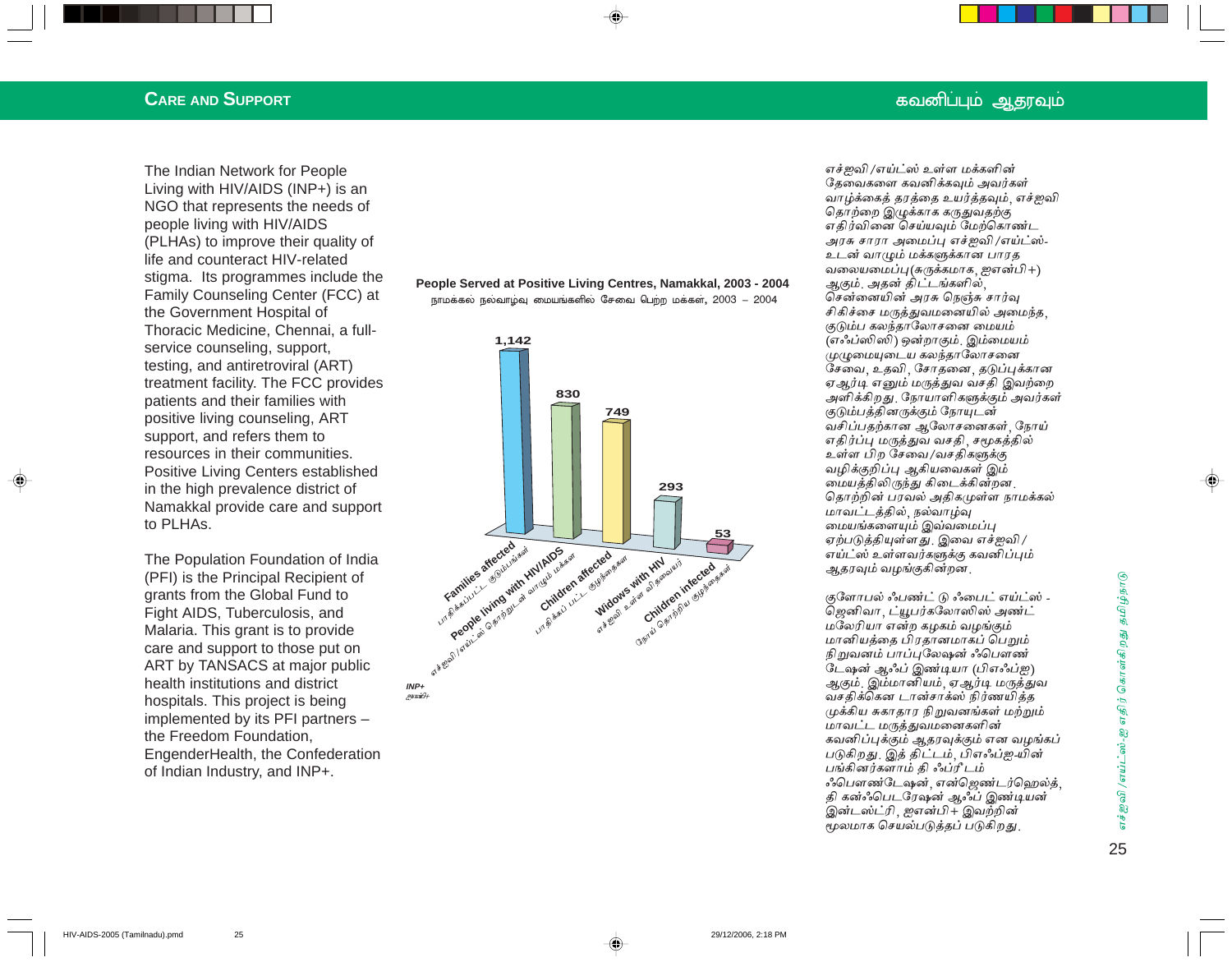### பிபிடி சிடி <del>-</del>கள் மற்றும் விசிடிசி-கள்

## **PPTCTS AND VCTCS**

**Prevention of Parent to Child Transmission Centres (PPTCTC) and Voluntary Counseling and Testing Centres (VCTC), November 2004**

பெற்றோரிடமிருந்து குழந்தைக்கு நோய் பரவுதல் தடுப்பு மையங்கள் **(**பிபிடிசிடிசி) மற்றும் தனவிருப்பு ஆலோசனை மற்றும் சோதனை மையங்கள் **(**விசிடிசி**),** நவம்பர் 2004

**Thiruvallur** த் ? **Chennai Vellore Kancheepuram** சென்னை **vellore Kancheepuram**<br>வேலூர் காஞ்சீபுரம் **Krishnagiri Tiruvannamalai** கிருஷ்ணகிரி த் \ருவண்ணாமலை **Dharmapuri**<br>**giruufi** தர்மபுரி **Salem** (# **Villuppuram** விழுப்புரம் Cuddalo **The Nilgiris** -# **Erode** கடலார் ஈரோடு **Perambalu Namakkal** பெரம்பலூர் நாமக்கல் <mark>Nagapattinam</mark><br>நாகப்பட்டிணம் **Tiruchirapalli Coimbatore Karur** த் ருச்சிராப்  $\cup$ ள்ளி கோயம்புத் தூர் கரு **Thanjavur** 5 **ஞ்சாவூர் Thiruvarur** தி ருவாரூர **Pudukkottai Dindigul** புதுக்கோட்டை தி |ண்டுக்கல் **Theni . .** 66 தேனி **Madurai Sivaganga** சிவகங்கை மதுரை 66 Ramanathapur **Virudhunagar** ராமநாதபுரம்  $\bullet$  $\bullet$ **Thoothukkudi** தூத்துக்குடி  $\bullet$   $\bullet$ **Tirunelveli** ருரெல்கே தி **PPTCTC** பிபிடி சிடி **C** VCTC விசிடிசி **Kanniyakum** கன்யாகமா

**TANSACS** டானசாக்ஸ்

பெற்றோரிடமிருந்து குழந்தைக்கு நோய் பரவுதல் தடுப்பு கருதி, மருத்துவமனைகளிலும் மற்ற சுகாதார வசதியமைப்புகளிலும், 65 மையங்களை டான்சாக்ஸ் ஏற்படுத்தி உள்ளது இவை கருவற்றிருக்கையிலும். குழந்தை பிறக்கையிலும், தாய்ப்பால் தருகையிலும் பெற்றோரிடமிருந்து குழந்தைக்கு எச்ஐவி தொற்று நேர்வதைத் தடுப்பதற்கு செயல்பாடுகளை மேற்கொண்டுள்ளன <u>.</u> கணவன் மனைவியருக்கு எச்ஐவி / எய்ட்ஸ் பற்றியும் பிற சுகாதார பிரச்சனைகள் பற்றியும் ஆலோசனைகள் வழங்கப் படுகின்றன. அன்னையருக்கு எச்ஐவி தொற்று சோதனை செய்யப் படுகிறது. எச்ஐவி இருப்புள்ள கருவுற்ற பெண்களுக்கு, கும் தைக்குத் தொற்று நேர்வதைத் .<br>தடுக்கும் வகையில், முன்தடுப்புக்கான நெவிராபைன் என்னும் மருந்துச் சிகிச்சை அளிக்கப் படுகிறது. 2004-ஆம் ஆண்டு முழுதும், சுமார் 700,000 அன்னையருக்கு ஆலோசனை வழங்கப் பட்டது. 600,000 அன்னையருக்கு எச்ஐவி சோதனையும் செய்யப்  $LIL - 5l$ .

♠

எச்ஐவி தொற்று உள்ள பலருக்கும் அதன் இருப்ப தெரிந்கிருப்பதில்லை என்பதால், இரகசியமான முறையில் சோதனை செய்ய வசதி அமைப்பதும், ஆலோசனை அளிப்பதும் மிக முக்கியமானவை, இத் தேவைக்கென, மாநிலம் முமுவதுமாக, 44 தன்விருப்பு ஆலோசனை மற்றும் சோதனை மையங்களை , டான்சாக்ஸ் ஏற்படுத்தி உள்ளது.

Prevention of parent to child transmission of HIV during pregnancy, delivery, and breastfeeding has been undertaken at 65 PPTCT centres set up by TANSACS at hospitals and medical facilities. Couples are counseled on HIV/AIDS and other health problems and mothers are tested for HIV infection. HIV-positive pregnant women are treated with the prophylactic drug Nevirapine to prevent transmission from mother to child. Through 2004, about 700,000 mothers received counseling and 600,000 were tested for HIV.

Given that many people who are infected with HIV are not aware of it, the need for confidential testing and counseling is critical. TANSACS has set up 44 Voluntary Counseling and Testing Centres throughout the state to meet this need.

Tamil Nadu Responds to HIV/AIDS 26**Tamil Nadu Responds to HIV/AIDS** 26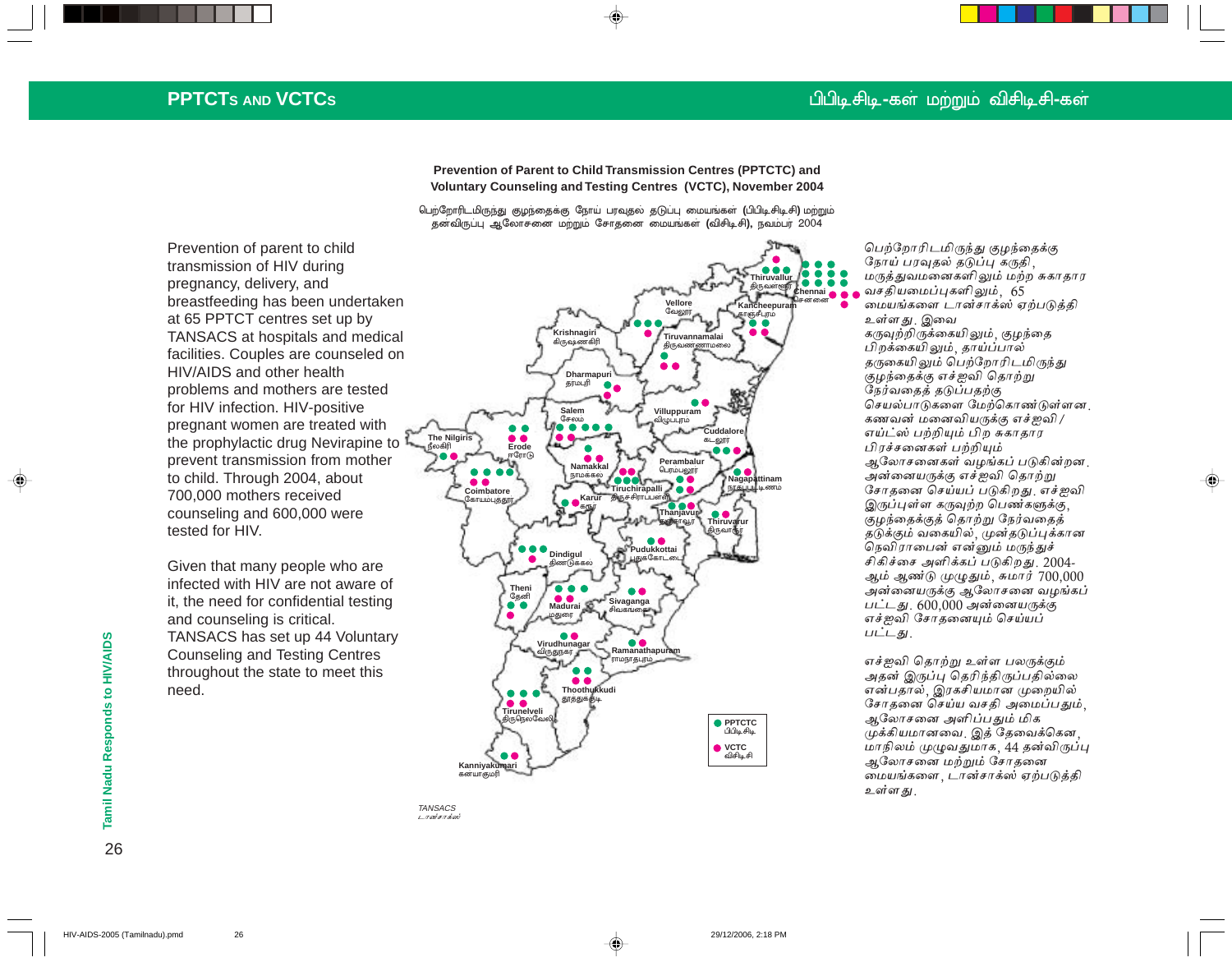#### **AFTERWORD**

Tamil Nadu is well-known throughout India for its rapid response to the presence of HIV/AIDS in its society. The state's early programme served as a model for other states. Awareness of HIV, which was only about 23 percent in 1992, is virtually universal today. Testing for infection at antenatal care sentinel sites now suggests that prevalence may even be on the decline. Such observations can lead some to complacency, but HIV remains a serious threat in many parts of the state. HIV/AIDS programmes may have stemmed the tide of the disease, but complete elimination of this terrible threat will require even greater and sustained effort.

Today, HIV/AIDS programmes have become far more multidimensional than the awareness-raising campaigns of the past. In Tamil Nadu, care and support for people living with the disease is a critical need. Statewide prevention and treatment of STDs, inclusion of many new groups in education campaigns, a 100 percent safe blood supply – all of these and more are essential components of the struggle against HIV. Tamil Nadu and its partners have taken up these challenges. Complete success can be declared only when these goals have been achieved.

தனது சமுதாயத்தில் எச்ஐவி /எய்ட்ஸ் இருப்பு கருதி, துரித எதிர் நடவடிக்கை எடுப்பதில், தமிழ்நாடு பாரதம் முழுதும் நற்பெயர் பெற்றுள்ளது. இம்மாநிலத்தின் தொடக்கத் திட்டங்கள் பிற மாநிலங்களுக்கு முன்னோடியாய் அமைந்தன. 1992-இல் சுமார் 23 சதவீ தமாகவே இருந்த எச்ஐவி பற்றிய அறிவு, .<br>இப்போது ஏறத்தாம முழுமையாய் உள்ளது. பேற்று முன்நிலை கண்காணிப்பு தலங்களின் கவனிப்பின்போது மேற்கொள்ளும் தொற்றுக்கான சோதனைகளின்படி, நோயின் விரிவு இப்போது குறையத் துவங்குவதைக் காட்டுகிறது. இத்தகைய கருத்துக்கள் சிலருக்கு தவறான நிறைவு மனப்பான்மையைத் தரலாம். ஆனால், மாநிலத்தின் பல பகுதிகளில் எச்ஐவி பெரிய அபாயமாகவே இருந்து வருகிறது. எச்ஐவி /எய்ட்ஸ் திட்டங்கள் நோய் விரிவுக்கு வரம்பு கட்டியிருக்கலாம் எனினும், இப் பயங்கர ஆபத்தை முழுதும் விலக்க, இன்னும் அதிகமான மற்றும் இடைவிடாத முயற்சிகள் தேவை,

இன்றளவில், எச்ஐவி /எய்ட்ஸ் திட்ட நிரல்கள், முந்தைய விழிப்புணர்வு செயல்திட்டங்களைக் கடந்து, வெகுவாக பல பரிமாணங்களில் செயல் விழைகின்றன. தமிழ்நாட்டில், இந்நோயால் பாதிக்கப்பட்டவர்களுக்கு கவனிப்பும் ஆதரவும் அளிப்பது மிக முக்கியத் தேவையாகிறது. மாநில அளவில் பால்வினை நோய் தடுப்பு மற்றும் சிகிச்சை. கல்வி செயல் திட்டங்களில் புதிய குழுக்களை ஏற்றல், 100 சதவீதம் பாதுகாப்பான இரத்தம் கிடைக்கச் செய்தல் - இவை எல்லாம் இன்னமும் அதிகமான எச்ஐவி-ஐ எதிர்க்கும் போராட்டங்களின் அம்சங்களாகும். தமிழ்நாடும் அதன் கூட்டுக் கழகங்களும் இச்சவால்களை ஏற்றுப் பணியாற்றுகின்றன. இக்குறிக்கோள்கள் நிறைவேற்றப் பட்டால்தான் முழு வெற்றியை அறிவிக்க இயலும்.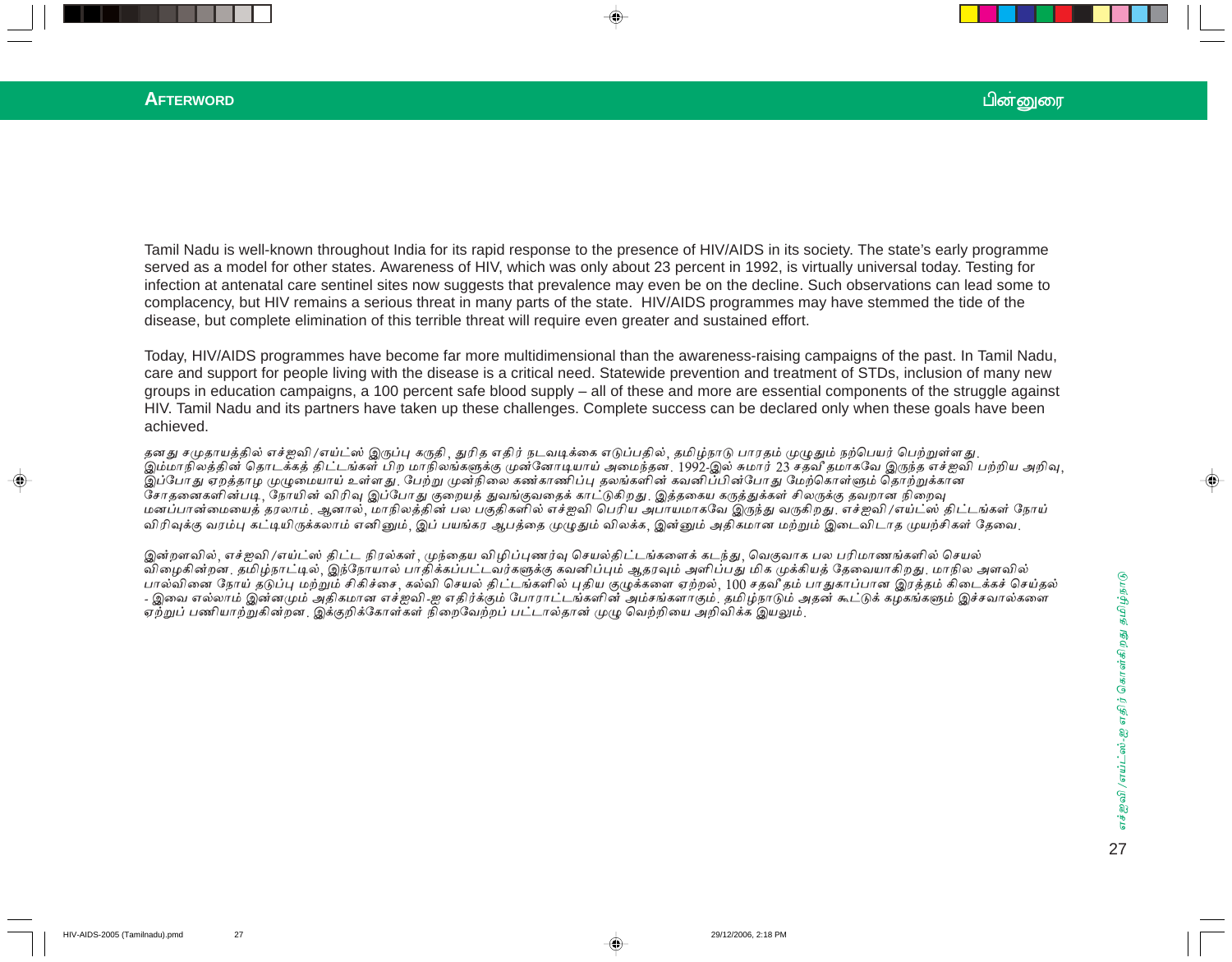#### புள்ளிவிவர பின்னிணைப்பு

 $\color{red} \blacklozenge$ 

#### **HIV Prevalence at Sentinel Sites, 1999 - 2004 (percent testing positive for HIV)** கண்காணிப்பு தலங்களில் எச்ஐவி இருப்பு விவரம், 1999— 2004 (சோதனைகளில் தெரிந்த எச்ஐவி இருப்புறுதி சதவீதம்)

◈

|      | <b>STD</b><br>பால்வினை<br>நோயாளிகள் | <b>ANC</b><br>பேற்று முன்நிலை<br>சிகிச்சை மையங்கள் | <b>IVDU</b><br>இரத்தநாள முறையில்<br>போதை கொள்வோர் | <b>FSW</b><br>பெண் பாலியல்<br>தொழிலாளிகள் | <b>MSM</b><br>ஆண்களுடன் உடலுறவு<br>கொள்ளும் ஆண்கள் | <b>TB Patients</b><br>காச<br>நோயாளிகள் |
|------|-------------------------------------|----------------------------------------------------|---------------------------------------------------|-------------------------------------------|----------------------------------------------------|----------------------------------------|
| 1998 | 12.0                                | 1.0                                                |                                                   | ۰                                         |                                                    | 11.8                                   |
| 1999 | 10.4                                | 1.0                                                |                                                   | ۰                                         |                                                    | 9.6                                    |
| 2000 | 16.8                                | 1.0                                                |                                                   | ۰                                         | 4.0                                                | ٠                                      |
| 2001 | 9.6                                 | 1.1                                                | 24.6                                              | ۰                                         | 2.4                                                | ۰                                      |
| 2002 | 14.7                                | 0.9                                                | 33.8                                              | ۰                                         | 2.4                                                |                                        |
| 2003 | 9.2                                 | 0.8                                                | 63.8                                              | 8.8                                       | 4.4                                                | ۰                                      |
| 2004 | 8.4                                 | 0.7                                                | 39.9                                              | 4.0                                       | 6.8                                                | 6.9                                    |

#### **BSS, Urban, 2002-2004**

#### நடத்தை கண்காணிப்பு ஆய்வுகள், நகரப்புறம், 2002–2004

|                                            |                               | <b>Percent Knowing</b><br><b>Two Wavs to</b><br><b>Prevent HIV</b><br>Total<br>எச்ஐவி தவிரக்க இரு<br>வழிகள் தெரிந்தவர்<br>சதவீதம்<br>மொத்தம் | <b>HIV</b><br>Knowledge<br>without<br><b>Misconceptions</b> |                                   | Involvement in Non-regular<br>Sex in the Past Year<br>கடந்த ஆண்டில்<br>வழக்கமால்லாதவர்களுடன் உடலுறவு |                                                    |                                   |                          | Condom Use in Non-regular<br>Sex in the Past Year<br>வழக்கமால்லாத உறவில் கடந்த<br>ஆண்டில் ஆணுறைப் பயன்பாடு |                                                                       | Sought<br>Treatment from<br>a Qualified<br>Doctor | Exposure<br>to<br>One-to-one<br>Counseling    |
|--------------------------------------------|-------------------------------|----------------------------------------------------------------------------------------------------------------------------------------------|-------------------------------------------------------------|-----------------------------------|------------------------------------------------------------------------------------------------------|----------------------------------------------------|-----------------------------------|--------------------------|------------------------------------------------------------------------------------------------------------|-----------------------------------------------------------------------|---------------------------------------------------|-----------------------------------------------|
|                                            |                               |                                                                                                                                              | தவறான<br>கருத்துகளற்ற<br>எச்ஐவி அறிவு                       | All<br>Types<br>எல்லா<br>வகைகளும் | Paid<br>விலைக்கு                                                                                     | Non-paid<br>(Casual)<br>விலையின்றி<br>(தற்செயலாய்) | All<br>Types<br>எல்லா<br>வகைகளும் | Paid<br>விலைக்கு         | Non-paid<br>(Casual)<br>விலையின்றி<br>(தற்செயலாய்)                                                         | கடந்த ஆண்டில் சிறுநீர<br>தாரையழற்சி பிற<br>பால்நோய் தொற்று<br>அடையாளம | தகுதியான<br>மருத்துரிடம்<br>சிகிச்சை<br>பெற்றார்  | நேருக்கு நேர்<br>சந்திப்பில்<br>விவரம் பெறுகை |
| Female sex workers                         | பெண் பாலியல் தொழிலாளிகள்      | 97.2                                                                                                                                         | 34.2                                                        | 100.0                             |                                                                                                      |                                                    | $87.0*$                           | $84.0**$                 | $23.6***$                                                                                                  | 19.3                                                                  | 78.9                                              | 68.3                                          |
| Truckers and helpers                       | லாரி ஒட்டுனர் உதவியாளர்       | 96.7                                                                                                                                         | 34.3                                                        | 29.0                              | 23.5                                                                                                 | 10.2                                               | 77.6                              | 90.0                     | 41.7                                                                                                       | 6.5                                                                   | 84.1                                              | 28.7                                          |
| Male factory workers                       | தொழிற்சாலை வேலை ஆண்கள்        | 97.6                                                                                                                                         | 36.9                                                        | 17.2                              | 7.9                                                                                                  | 10.7                                               | 54.3                              | 90.3                     | 28.0                                                                                                       | 2.2                                                                   | 53.8                                              | 11.7                                          |
| Female factory workers                     | தொழிற்சாலை வேலை பெண்கள்       | 94.7                                                                                                                                         | 46.3                                                        | 4.7                               |                                                                                                      | . .                                                | 39.6                              |                          |                                                                                                            | $\sim$                                                                |                                                   | 16.9                                          |
| Male youth in slums                        | குடிசைப் பகுதி ஆண் இளைஞர்     | 97.2                                                                                                                                         | 48.5                                                        | 15.9                              | 7.5                                                                                                  | 9.7                                                | 46.6                              | 81.0                     | 21.1                                                                                                       | 2.9                                                                   | 58.5                                              | 32.3                                          |
| Male migrant workers                       | வேலைக்கு இடம் பெயரும் ஆண்கள்  | 97.2                                                                                                                                         | 30.1                                                        | 21.3                              | 12.2                                                                                                 | 13.3                                               | 50.2                              | 75.6                     | 22.1                                                                                                       | 3.4                                                                   | 53.4                                              | 8.6                                           |
| Female migrant workers                     | வேலைக்கு இடம் பெயரும் பெண்கள் | 84.5                                                                                                                                         | 27.8                                                        | 8.0                               |                                                                                                      |                                                    | 34.7                              | $\overline{\phantom{a}}$ |                                                                                                            | $\sim$                                                                |                                                   | 13.5                                          |
| Intravenous drug users                     | இரத்த நாள வழி போதை கொள்வோர்   | 97.1                                                                                                                                         |                                                             | 24.7                              |                                                                                                      | $\overline{\phantom{a}}$                           | 55.6                              | $\overline{\phantom{a}}$ |                                                                                                            |                                                                       |                                                   | 35.6                                          |
| Men having sex with men ஆண் பாலுறவு ஆண்கள் |                               | 93.2                                                                                                                                         | 44.6                                                        | $\overline{\phantom{a}}$          | 40.0                                                                                                 | 41.7                                               | $\overline{\phantom{a}}$          | 68.0                     | 44.8                                                                                                       | 6.9                                                                   | 74.6                                              | 34.7                                          |

#### **BSS, Rural, 2003**

#### நடத்தை கணகாணிப்பு ஆய்வுகள், கிராமப்புறம், 2003

|                                                                                     | <b>Percent Knowing</b><br><b>Two Wavs to</b><br><b>Prevent HIV</b><br>Total<br>எச்ஐவி தவிரக்க இரு<br>வழிகள் தெரிந்தவர்<br>சதவீதம்<br>மொத்தம் | <b>HIV</b><br>Knowledge<br>without<br><b>Misconceptions</b><br>தவறான<br>கருத்துகளற்ற<br>எச்ஐவி<br>அறிவு | Involvement in Non-regular<br>Sex in the Past Year<br>கடந்த ஆண்டில்<br>வழக்கமால்லாதவர்களுடன உடலுறவு |                  |                                                    | <b>Condom Use in</b><br>Last Non-regular Sex<br>வழக்கமால்லாத உறவில் கடந்த<br>ஆண்டில் ஆணுறைப் பயன்பாடு |                  |                                                    | Exposure<br>in<br>Group<br><b>Meetings</b> | <b>Exposure</b><br>to<br>One-to-one<br>Counseling | Mark<br>of<br>Shame                  | Isolate<br>Person          |
|-------------------------------------------------------------------------------------|----------------------------------------------------------------------------------------------------------------------------------------------|---------------------------------------------------------------------------------------------------------|-----------------------------------------------------------------------------------------------------|------------------|----------------------------------------------------|-------------------------------------------------------------------------------------------------------|------------------|----------------------------------------------------|--------------------------------------------|---------------------------------------------------|--------------------------------------|----------------------------|
|                                                                                     |                                                                                                                                              |                                                                                                         | All<br>Types<br>எல்லா<br>வகைகளும்                                                                   | Paid<br>விலைக்கு | Non-paid<br>(Casual)<br>விலையின்றி<br>(தற்செயலாய்) | All<br>Types<br>எல்லா<br>வகைகளும்                                                                     | Paid<br>விலைக்கு | Non-paid<br>(Casual)<br>விலையின்றி<br>(தற்செயலாய்) | குழுக்<br>கூட்டங்களில்<br>விவரம்<br>பெறுகை | நேருக்கு நேர்<br>சந்திப்பில்<br>விவரம்<br>பெறுகை  | வெட்கக்<br>கேடு<br>என்னும்<br>கருதது | நபரைத்<br>தள்ளி<br>வைத்தல் |
| Female sex workers<br>பெண் பாலியல் தொழிலாளிகள்                                      | 90.3                                                                                                                                         | 45.0                                                                                                    | 100.0                                                                                               |                  |                                                    | $82.0*$                                                                                               | $12.8**$         | $3.0***$                                           | 10.1                                       | 8.8                                               | 61.0                                 | 17.6                       |
| Clients of sex workers<br>பாலியல் தொழில் வாடிக்கையாளர்                              | 92.7                                                                                                                                         | 45.7                                                                                                    | 100.0                                                                                               | ۰                |                                                    | 72.5                                                                                                  | 72.0             | 56.8                                               | 9.0                                        | 5.0                                               | 47.1                                 | 16.5                       |
| Rural male vouth<br>கிராமப்புற ஆண் இளைஞர்                                           | 94.5                                                                                                                                         | 51.3                                                                                                    | 2.5                                                                                                 | 0.8              | 1.9                                                | 60.0                                                                                                  | 83.3             | 53.3                                               | 27.7                                       | 17.2                                              | 40.0                                 | 12.5                       |
| Male agricultural and allied workers<br>வேளாண் அது சார்வு வேலை ஆண்கள்               | 90.2                                                                                                                                         | 53.2                                                                                                    | 7.9                                                                                                 | 2.8              | 5.6                                                | 33.5                                                                                                  | 71.6             | 16.3                                               | 11.5                                       | 5.7                                               | 69.7                                 | 33.8                       |
| Female agricultural and allied workers<br>வேளாண் அது சார்வு வேலை பெண்கள்            | 71.1                                                                                                                                         | 38.0                                                                                                    | 2.4                                                                                                 |                  |                                                    | 30.8                                                                                                  | $\sim$           |                                                    | 5.2                                        | 7.5                                               | 67.8                                 | 30.2                       |
| Male artisans and cottage industry workers<br>நுண்தொழில் குடிசைத் தொழில் ஆண்கள்     | 93.9                                                                                                                                         | 51.7                                                                                                    | 5.8                                                                                                 | 2.7              | 4.1                                                | 43.5                                                                                                  | 88.9             | 25.0                                               | 11.0                                       | 9.3                                               | 69.1                                 | 34.4                       |
| Female artisans and cottage industry workers நுண்தொழில் குடிசைத் தொழில் பெண்கள்     | 75.2                                                                                                                                         | 44.0                                                                                                    | 0.8                                                                                                 | ۰                | $\overline{\phantom{a}}$                           | 0.0                                                                                                   | $\sim$           | . .                                                | 2.5                                        | 5.7                                               | 66.9                                 | 30.3                       |
| Male construction and quarry workers<br>கட்டுமான மற்றும் கல்லுடைப்பு வேலை ஆண்கள்    | 92.6                                                                                                                                         | 43.2                                                                                                    | 7.1                                                                                                 | 2.3              | 4.8                                                | 39.5                                                                                                  | 76.8             | 21.0                                               | 8.7                                        | 5.3                                               | 70.5                                 | 31.3                       |
| Female construction and quarry workers<br>கட்டுமான மற்றும் கல்லுடைப்பு வேலை பெண்கள் | 60.2                                                                                                                                         | 36.3                                                                                                    | 7.3                                                                                                 |                  | $\overline{\phantom{a}}$                           | 3.5                                                                                                   | ۰.               | $\overline{\phantom{a}}$                           | 4.2                                        | 6.5                                               | 62.9                                 | 33.4                       |

எல்லா வாடிக்கையிலும் வழக்க வாடிக்கையில் வழக்கப் பங்காளர்களுடன் \*All clients \*\*Regular clients \*\*\*Regular partners

28**Tamil Nadu Responds to HIV/AIDS** 28

Tamil Nadu Responds to HIV/AIDS

 $\bigoplus$